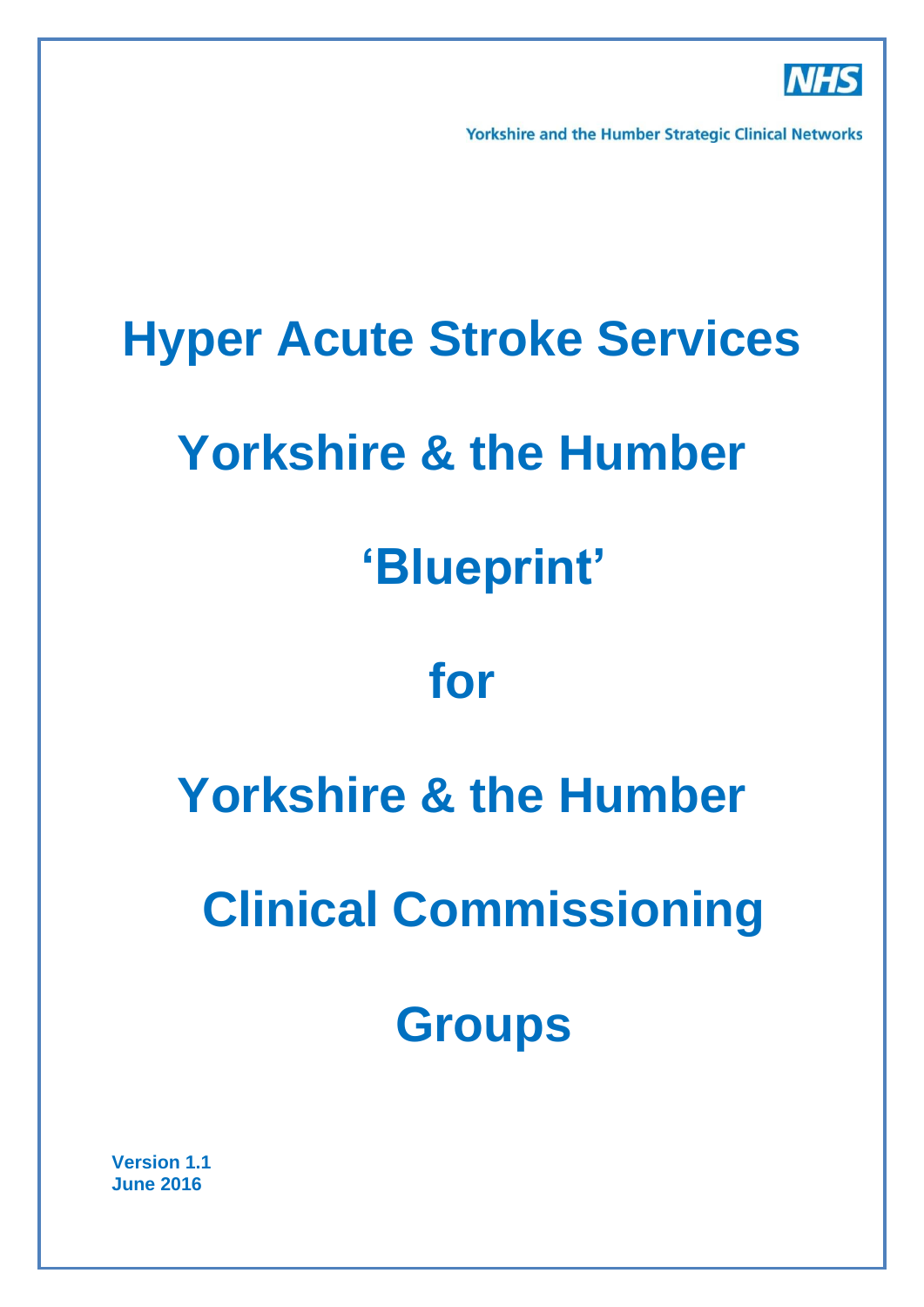Strategic Clinical Networks provide an organisational model through which professionals and organisations come together, working across boundaries, to deliver programmes of continuous quality improvement. These programmes contribute to the achievement of better outcomes for patients, and benefit population health, where there is a need for whole system or collective improvement endeavour.

In line with this remit, Yorkshire & the Humber Strategic Clinical Network have been supporting the three sub-regions to undertake a resilience review and develop new models of Hyper Acute Stroke (HAS) services across their footprints. In their [report](http://www.yhsenate.nhs.uk/media/pdfs/Senate%20Advice/YH%20Senate%20Report%20-%20Working%20Together%20-%20HASU%20-%20August%202015.pdf) the Yorkshire & the Humber Clinical Senate requested assurance that there was a single overview of stroke service reconfiguration across the three strands of work.

The 23 Clinical Commissioning Groups (CCGs) agreed the development of a Yorkshire & The Humber blueprint as the mechanism to assure the clinical senate, and other stakeholders, that a Yorkshire and Humber wide view is available to inform and align any further reconfigurations of HAS services across the region. The blueprint highlights the cross boundary impact and issues between the three sub regions programmes, and with the East Midlands Strategic Clinical Network.

#### **Issue date:** June 2016

**Prepared by:** Yorkshire and the Humber Strategic Clinical Network (Cardiovascular Disease) in conjunction with Working Together Programme, Healthy Futures Programme, Humber & North Yorkshire CCGs and the Yorkshire Ambulance Service NHS Trust.

| Version | Date                   | <b>Amendment History</b>                                                              |
|---------|------------------------|---------------------------------------------------------------------------------------|
| 0.1     | $7th$ March 2016       | Based on working group discussions                                                    |
| 0.2     | $23rd$ March           | Incorporated comments from working group                                              |
| 0.3     | 27 <sup>th</sup> March | Incorporated activity numbers into tables                                             |
| 0.4     | $29th$ March           | Incorporated YAS data                                                                 |
| 0.5     | 30 <sup>th</sup> March | Final Draft for Sign off by Leadership Group                                          |
| 1.0     | 31 <sup>st</sup> March | <b>Final Version for Clinical Senate Review</b>                                       |
| 1.1     | 22 June                | Final Version with Foreword and amendments following<br><b>Clinical Senate Review</b> |

#### **Amendment History:**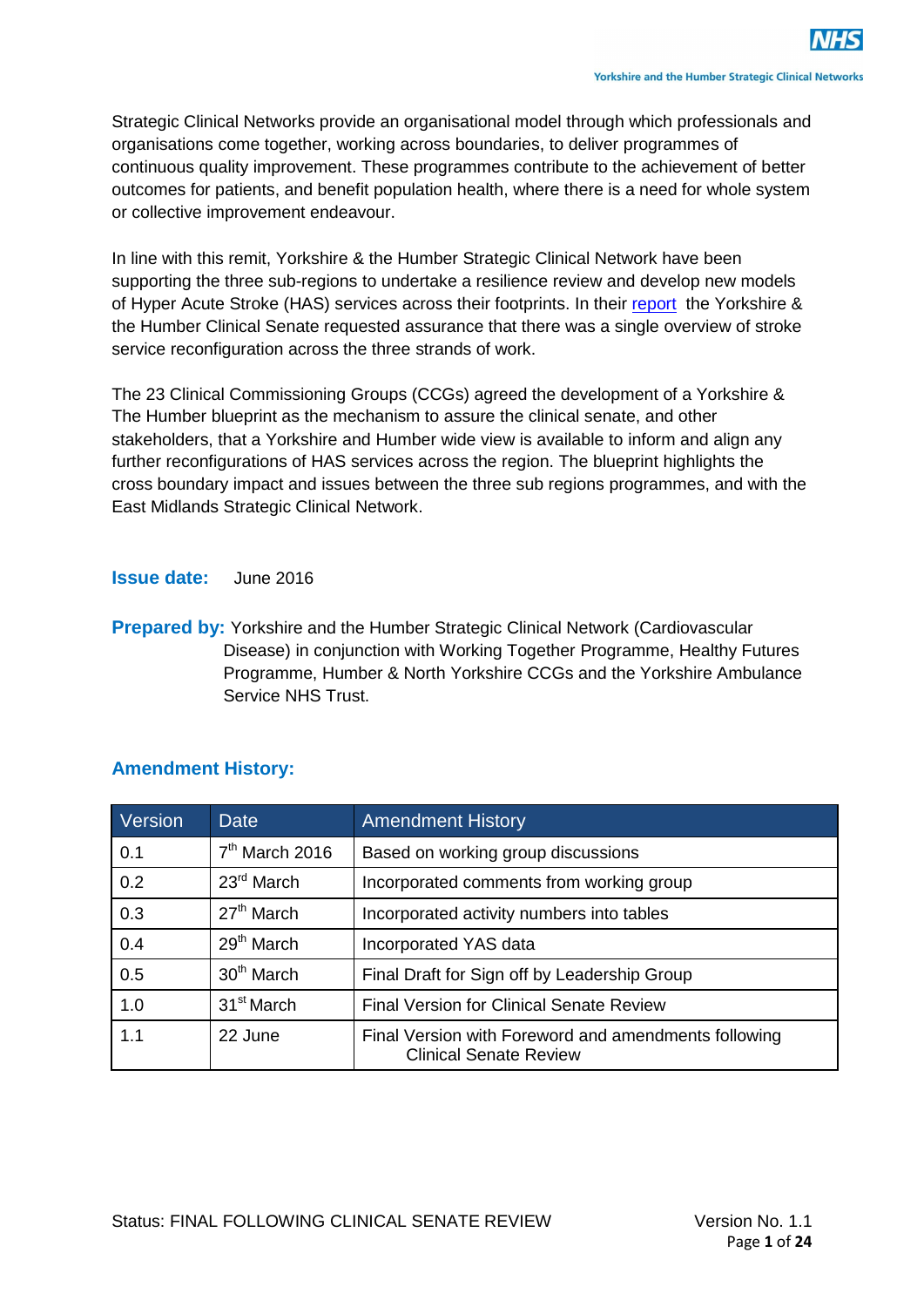## **Foreword & Key Messages**

The Yorkshire & Humber Strategic Clinical Network was requested by the 23 Clinical Commissioning Groups in Yorkshire and the Humber to produce a blueprint for improved clinical outcomes for patients. The NHS England Business plan (2014/15-16/2017) advocates the roll out of centralised hyper-acute stroke centres and aims to build on the "evidence-based model". Outcomes for stroke patients have improved in London since specialist care was centralised in eight hyper-acute stroke centres, it is recognised that urban and rural areas require different stroke service configurations. This report focussed on improving outcomes and the resilience of services in Y&H.

In the course of the consultation, the ambition within the blueprint was challenged by the National Clinical Director and the Yorkshire and the Humber Clinical Senate. The following key messages emerged from the launch event on 13<sup>th</sup> April 2016 and have been reflected in the recommendations.

- The current hyper acute stroke service across Y&H, as evidenced by the current Sentinel Stroke national Audit Programme (SSNAP) data, is under-performing with unacceptable variation between services.
- There are a number of workforce challenges and constraints with insufficient medical, nursing, therapy and diagnostic workforce to continue with hyper-acute stroke services on fourteen sites. Consolidating the specialist workforce into a smaller number of hyper-acute and acute units will maximise the sustainability and quality of services and the capacity to deliver seven day, consultant led stroke services.
- National guidance recommends an upper threshold of 1500 confirmed strokes per annum and the rationale to support this has been considered robust in other service reconfigurations. Consolidation of the workforce and centralisation on fewer sites across Y&H, as described above, would support this higher threshold. Future planning should also consider the co-location of acute and hyper-acute stroke services.

In addition to quality, access times and workforce the future configuration of services needs to be financially sustainable. Transformation of hyper-acute stroke services should be reflected in the ambitions of Urgent & Emergency Care Networks in the context of the Sustainability and Transformation Plans.

( indian Merallis

**Professor Graham Venables** Clinical Director, Yorkshire and the Humber Clinical Networks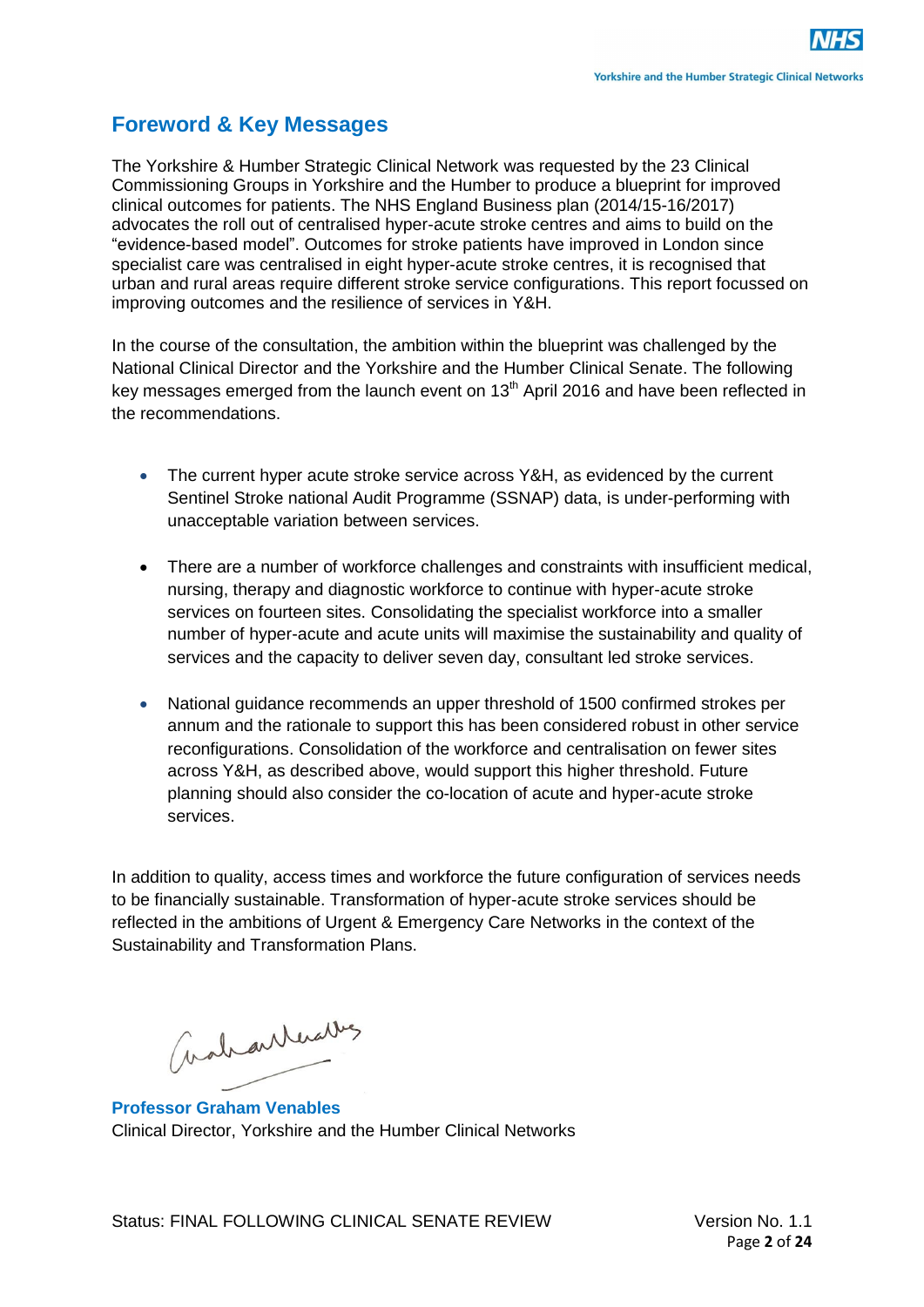## **1. Summary Recommendations**

- 1.1 The SCN was requested to:
	- provide a high level overview as to how outcomes for people with acute stroke could be improved by reconfiguring Hyper Acute Stroke services (HASS), and
	- provide assurance to the Yorkshire and the Humber Clinical Senate and other stakeholders that there is a single coherent view of the direction of travel and any cross boundary impacts.

Sub-regional intentions have been reviewed and the viable options considered based on the impact that removing a service would have on clinical activity for surrounding HAS services and travel times. This resulted in the following recommendations:

- **Recommendation 1** Hyperacute stroke services should be delivered on no more than 8 sites across Yorkshire and the Humber. The final number will depend on workforce, quality and financial considerations within each STP footprint.
- **Recommendation 2** Coast, Humber and Vale should maintain their existing service configuration but will need to demonstrate improved performance and quality to ensure a uniformly high treatment standard for stroke patients.
- **Recommendation 3** The resilience of hyperacute stroke services in West Yorkshire should be optimised by reducing the number of sites; ensuring that Leeds does not exceed the upper threshold and that other sites achieve the minimum activity levels required to deliver a safe and sustainable service.
- **Recommendation 4** The number of services should be reduced to two in South Yorkshire & Bassetlaw. Where possible cross boundary transfers should be avoided, the impact on ambulance services minimised and the effect of stroke mimics on provider organisations taken into account.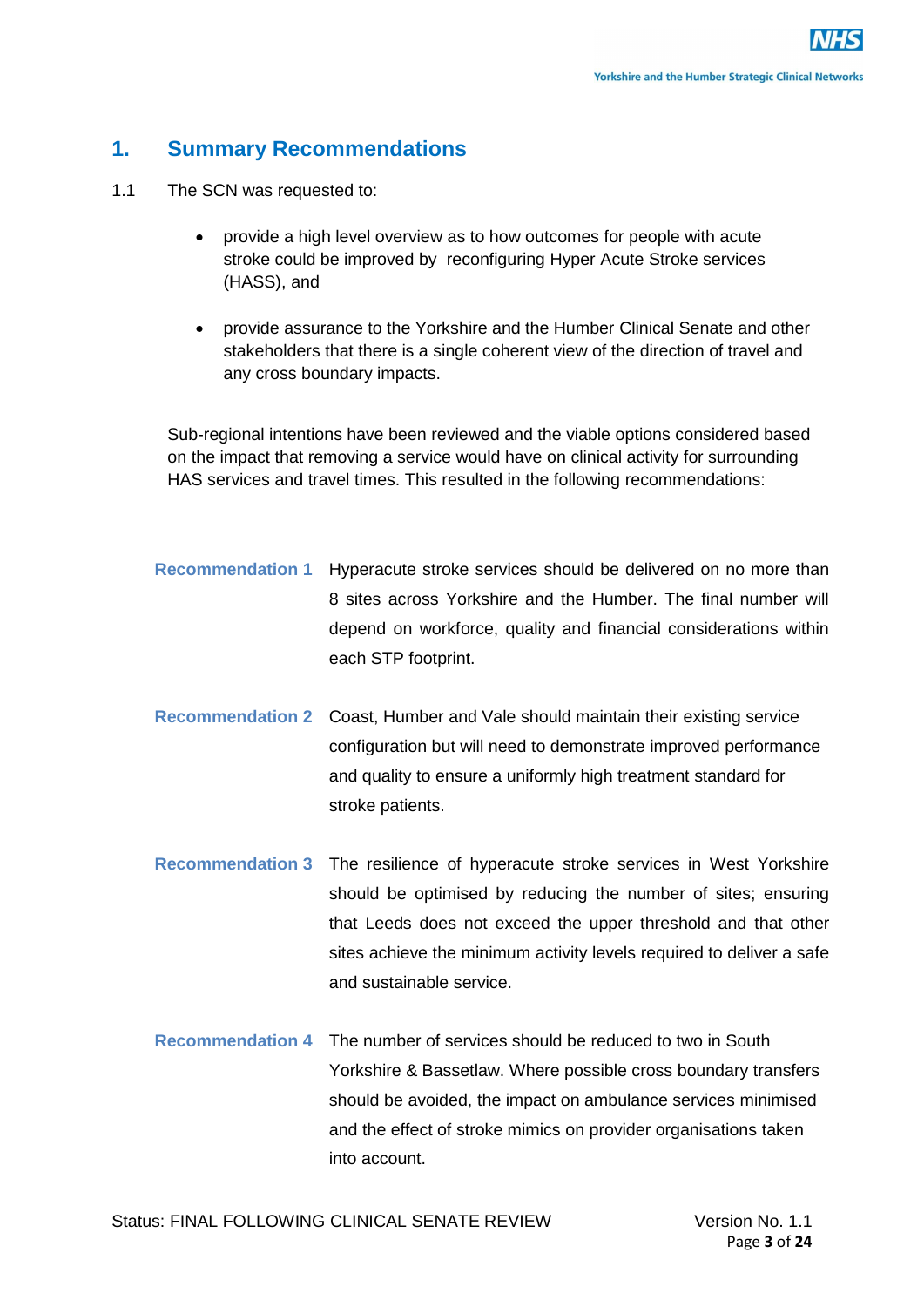## **2. Background**

#### **2.1 Historical Reconfigurations**

- 2.1.1 Within Yorkshire & the Humber region there has been considerable work already undertaken towards improving outcomes for stroke including the introduction of a Stroke Assurance Framework in 2009 followed by accreditation visits with external experts.
- 2.1.2 Prior to the publication of the National Stroke Strategy, individual providers with multiple admitting hospitals undertook internal consolidation to reduce the number of hospital sites admitting acute strokes. Each of the following Trusts centralised their service onto a single site:
	- Bradford Teaching Hospitals NHS Foundation Trust
	- Calderdale & Huddersfield NHS Foundation Trust
	- Leeds Teaching Hospitals NHS Trust
	- Mid Yorkshire Hospitals NHS Trusts and
	- Sheffield Teaching Hospitals NHS Trust

There have also been, and remain, significant workforce challenges which have also been a major contributor to some of the less resilient services, having to formulate emergency alliances more recently. Over the last ten years there has therefore, been a natural migration towards a reduction in the number of hyper acute stroke units rather than a planned major transformation change programme. However, Stroke Sentinel National Audit Programme (SSNAP) data demonstrates that there still remains unacceptable variation in the quality of services and further work is required in order to achieve consistent high quality services across the region that are resilient in terms of quality and sustainability.

#### **2.2 Recent Large Scale Changes**

- 2.2.1 In 2013, following the Keogh review, North Lincolnshire and Goole (NLAG) centralised hyper acute stroke services on the Scunthorpe site (with hospital bypass for FAST (face, arm, speech, time) positive patients from the Grimsby site).This programme was managed via the Healthy Lives Healthy Futures work programme and supported by the Yorkshire and the Humber [Clinical](http://www.yhsenate.nhs.uk/media/pdfs/Senate%20Advice/YH%20Senate%20Report%20-%20HLHF%20Hyper%20Acute%20Stroke%20Proposals%20-%20November%202014.pdf)  [Senate](http://www.yhsenate.nhs.uk/media/pdfs/Senate%20Advice/YH%20Senate%20Report%20-%20HLHF%20Hyper%20Acute%20Stroke%20Proposals%20-%20November%202014.pdf) and local Health and Social Care Overview and Scrutiny Committees. This has led to a significant improvement in SSNAP performance data.
- 2.2.2 In November 2013 the Healthy Futures work programme in West Yorkshire commissioned a review of the resilience of their HAS services. During this review, in April 2014 Airedale NHS Foundation Trust suffered significant workforce challenges and consequently an emergency alliance was formulated with Bradford Teaching Hospitals NHS Foundation Trust. This alliance has since been consolidated, under review by local Health and Social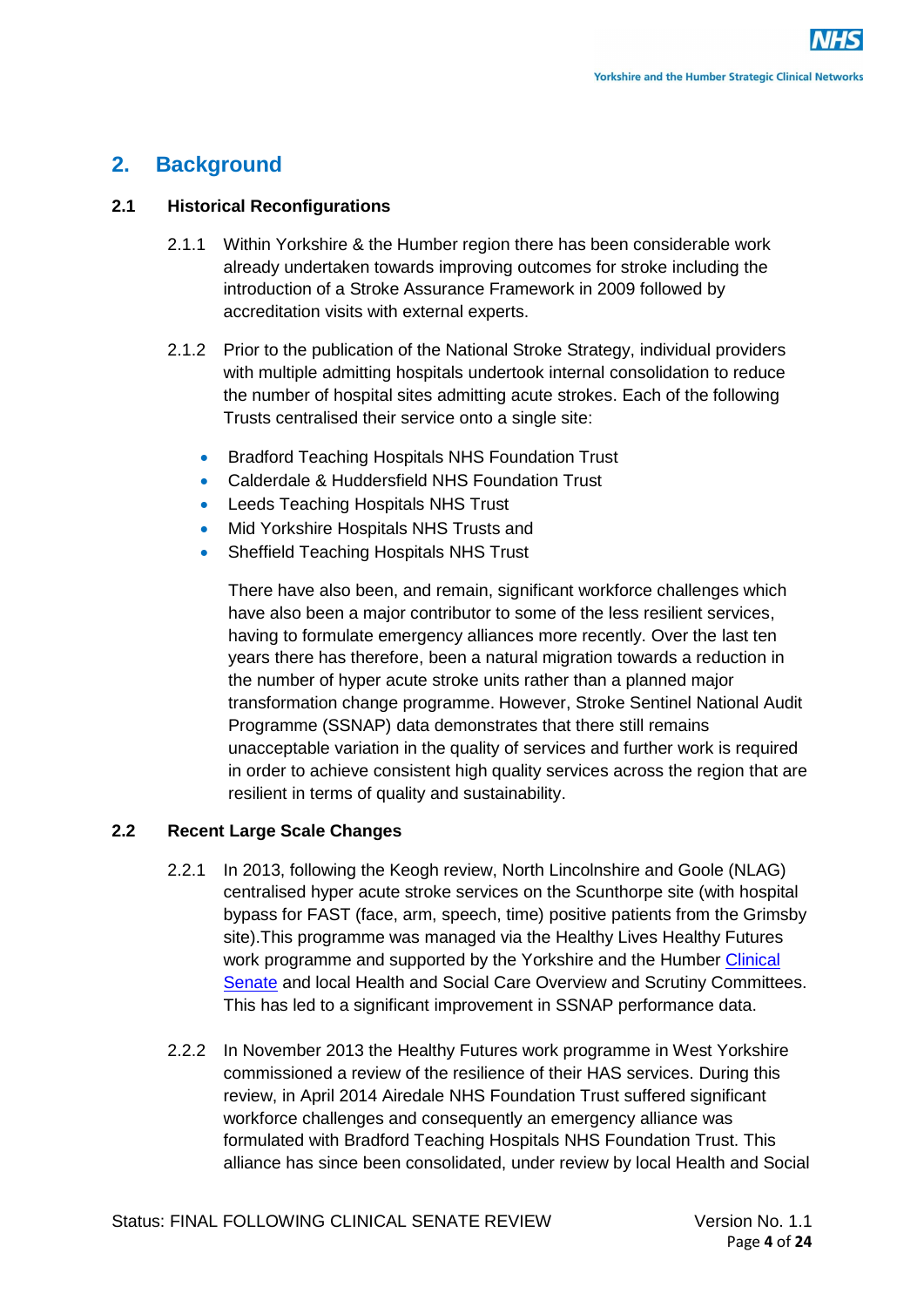Care Overview and Scrutiny Committee, into a single service model with Hyper Acute Stroke Unit (HASU) centralised on the Bradford Royal Infirmary site (and hospital bypass for FAST positive patients from the Airedale site). Early indications suggest that this model is working successfully and is demonstrating improvement in SSNAP performance.

 2.2.3 In 2015, Scarborough Hospital faced significant workforce challenges and as a result, York Teaching Hospitals NHS Foundation Trust centralised the HAS unit at the York site. Due to the geographical remoteness of the population served by Scarborough and the ambulance transfer time to York, a model which enabled initial assessment and treatment, utilising telemedicine, was adopted with Scarborough continuing to receive FAST positive patients through the Accident and Emergency department (A&E) then subsequently transferred to the HASU at York. As this model is innovative within England it has been overseen by an external advisory panel in addition to the local Health and Social Care Oversight and Scrutiny Committee. Although still very early days, the SSNAP data indicates better performance at the Scarborough site with a small impact on York data due to the time taken for transfer to **HASU.** 

#### **2.3 Proposed Reconfigurations**

2.3.1 In May 2015, the Commissioners Working Together Programme submitted a case for change to the Clinical Senate that supported transformational change in South Yorkshire Bassetlaw and North Derbyshire. The recommendation of the Yorkshire & the Humber Clinical Senate was to ensure a co-ordinated approach to transformation across the Yorkshire & the Humber footprint in order to understand the cross boundary implications of reconfiguration and manage any potential unintended consequences on other providers.

## **3. Blueprint for Hyper Acute Stroke Services**

#### **3.1 Context**

- 3.1.1 In response to the Clinical Senate recommendation above, in November 2015, the 23 Clinical Commissioning Groups (CCGs) across Yorkshire & the Humber approved the development of a Yorkshire & the Humber 'blueprint' for Hyper Acute Stroke Services that would provide a high level overview of potential clinically safe/sustainable services, ensure equity of access for the populations served and improve outcomes for patients with acute stroke.
- 3.1.2 Evidence demonstrates that outcome for people with acute stroke can be improved if their care is undertaken in a specialised centre with a higher volume of activity**<sup>1</sup>** .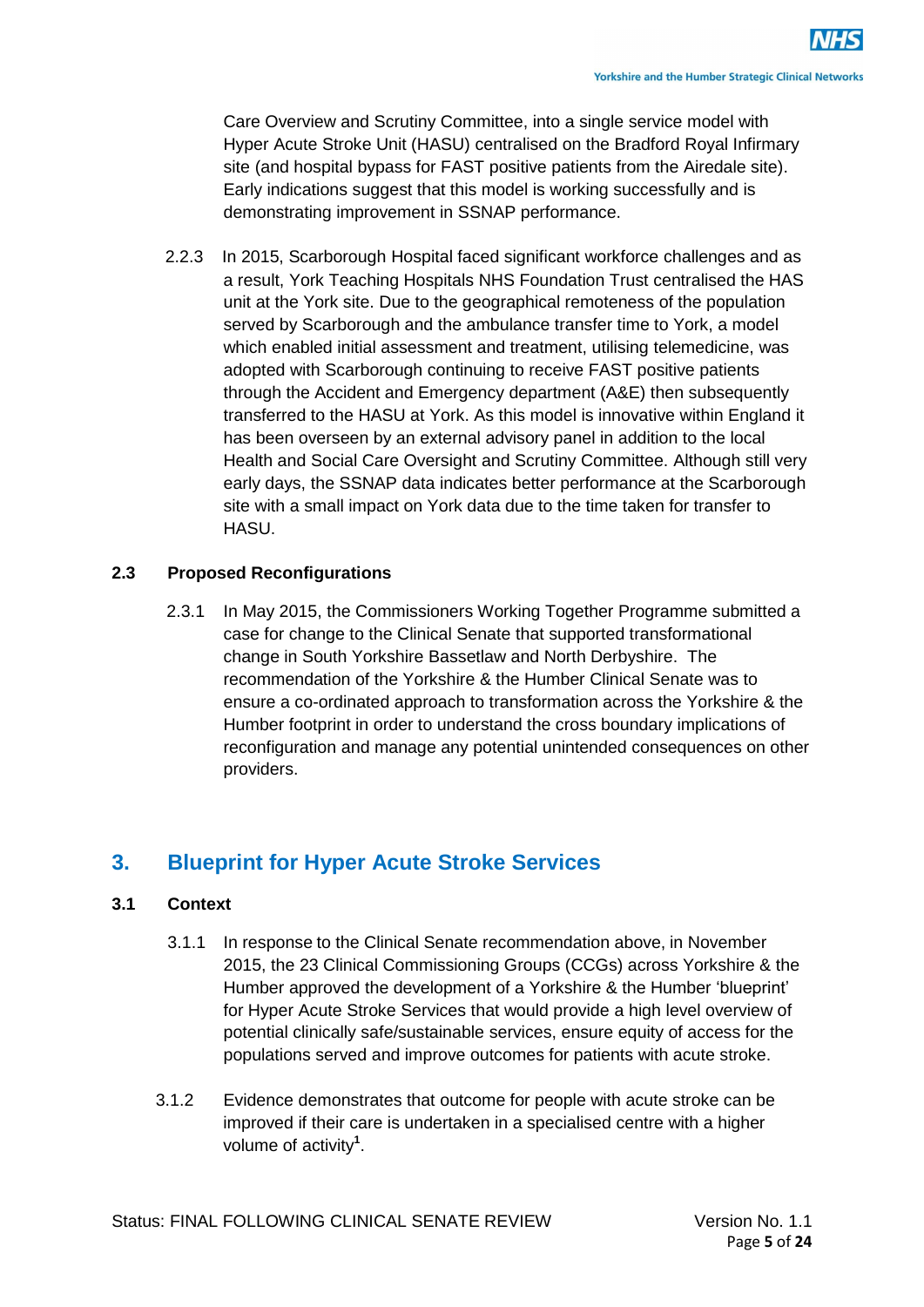3.1.3 The blueprint constitutes a very high level review based on clinical activity and access/travel times with the purpose of informing the next stages of work in each STP footprint providing them with a strategic direction of travel in a co-ordinated manner. This mitigates against the unintended consequences of transformation in other programmes, in particular South Yorkshire, Bassetlaw and North Derbyshire but does not replace the need, where appropriate, for individual STPs to undertake a full detailed review and options appraisal for service change.

#### **3.2 Activity Levels**

- 3.2.1 There is growing evidence, based on the London experience, that a HASS admitting less than 600 confirmed strokes per annum provides worse outcomes for patients, is not resilient in terms of workforce and not recommended as a sustainable service model for the future. A maximum number of 1,500 confirmed strokes per annum is nationally recommended and the rationale for this lower and upper threshold has recently been supported by the West Midlands Clinical Senate<sup>2</sup>. Recent evidence also suggests that larger units have shorter door to needle times for thrombolysis (clot busting) after arrival at hospital which can offset longer travel times **4&5 .**
- 3.2.2 The Yorkshire & the Humber Stroke Clinical Advisory Group recommended that a maximum level of confirmed strokes of 1,200 per unit per annum is utilised in order to ensure that the medical, nurse and allied health professional workforce vacancies are attractive to facilitate recruitment and retain staff in post. However, the consensus following challenge at the launch event on  $13<sup>th</sup>$  April is that 1,500 is achievable if the specialist workforce are consolidate on fewer sites and the recommendations in the report have subsequently been updated to reflect this.
- 3.2.3 The Clinical Commissioning Toolkit advocates that the optimal number, based on cost effectiveness, is 900 confirmed strokes per Unit<sup>3</sup>.
- 3.2.4 Based on the above national debate this paper recommends the following activity metric: No unit should have a confirmed stroke rate of less than 600 cases per annum. The upper threshold will be determined by a number of factors including workforce, quality outcomes and finance but should not exceed 1,500 cases per annum.

#### **3.3 Time to Treatment**

- 3.3.1 Improved outcomes for patients are critically dependent on time to treatment. Those treated with thrombolytic therapy achieve a more favourable outcome if treated within 90 minutes compared with those in whom there is a delay up to 4.5 hours after stroke onset.
- 3.3.2 National guidance**<sup>6</sup>** recommends that there is a maximum ambulance call to door travel time of 60 minutes and that 95% of journeys should be achievable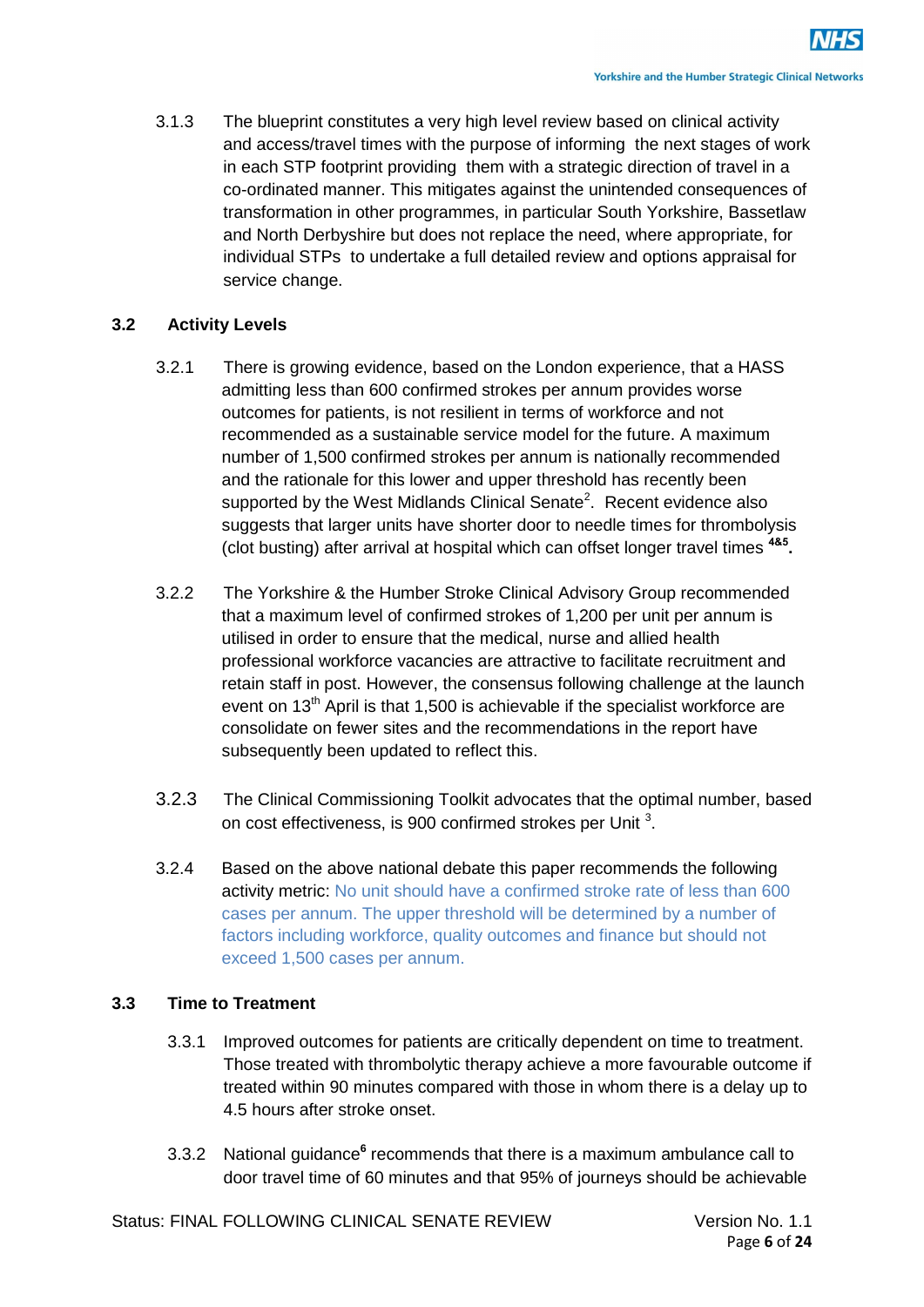within 45 minutes. Yorkshire Ambulance Service provided data to allow scenario modelling to demonstrate the impact on patient flow and travel times if certain hospitals were not to retain a HASU. Isochrone modelling was utilised to inform this high level blueprint, however, there needs to be further postcode modelling to validate the flows in the full options appraisal and more detailed discussions with East Midlands Ambulance Service to determine a position with regards to the current Chesterfield site.

- 3.3.3 It should be noted that Yorkshire ambulance service would prefer that any further reconfigurations are based on a full divert rather than a treat and transfer model.
- 3.3.4 The ambulance quality indicators currently measure the time from ambulance door to arrival at hospital (with the ambition that this equals access to a skilled stroke healthcare professional). Any change to configuration should not incur any detrimental change in the current ambulance Trust performance against Stroke 60. This should be monitored through sub regional programmes.
- 3.3.5 Based on the above considerations this paper recommends the following travel Metric: Ambulance call to door travel times should not exceed 60 minutes. 95% of journeys should be achievable within 45 minutes.

## **4. Current Configuration and Performance**

#### **4.1 Yorkshire & the Humber Overview**

4.1.1 The table below demonstrates the current HASU sites within Yorkshire & the Humber and the associated clinical activity levels. In order to ensure confidence in the data, activity has been sourced from both SSNAP and Hospital Episode Statistics (HES) data. The figure used for modelling within the report is based on SSNAP October 14 – September 15 as validated by the Stroke Clinical Expert Group. It is noted that Calderdale and Huddersfield NHSFT recognised an under-reporting into SSNAP within this period.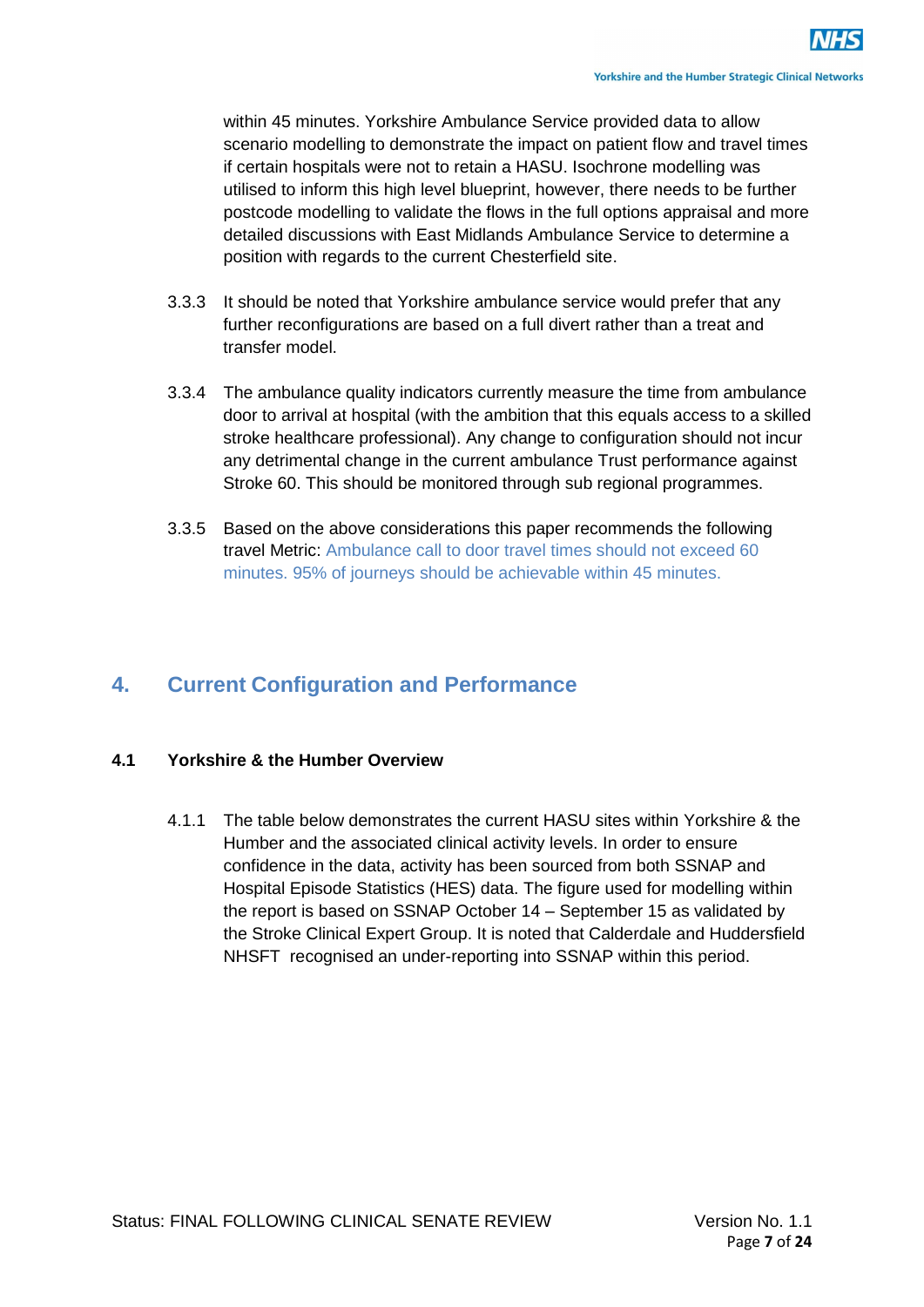#### Table 1. Activity Levels

| Provider/Region                                                   | <b>HES</b><br>14/15 | <b>SSNAP</b><br>14/15 | $\%$<br><b>Difference</b> | <b>SSNAP</b><br>Oct14/<br>Sept 15 | <b>SSNAP</b><br>15/16* | Figure for<br>modelling | <b>Within</b><br><b>Limits</b> |
|-------------------------------------------------------------------|---------------------|-----------------------|---------------------------|-----------------------------------|------------------------|-------------------------|--------------------------------|
| AIREDALE NHS FOUNDATION TRUST                                     | 313                 | 300                   | 95.8                      | 309                               | IN<br><b>BRADFORD</b>  | IN<br><b>BRADFORD</b>   |                                |
| BARNSLEY HOSPITAL NHS FOUNDATION TRUST                            | 433                 | 472                   | 109                       | 504                               | 529                    | 504                     | N.                             |
| <b>BRADFORD TEACHING HOSPITALS NHS</b><br><b>FOUNDATION TRUST</b> | 503                 | 394                   | 78.3                      | 417                               | 736                    | $726*$                  | Y                              |
| CALDERDALE AND HUDDERSFIELD NHS<br><b>FOUNDATION TRUST</b>        | 496                 | 479                   | 96.5                      | 444                               | 497                    | 444                     | N.                             |
| CHESTERFIELD ROYAL HOSPITAL NHS<br><b>FOUNDATION TRUST</b>        | 507                 | 532                   | 104.9                     | 533                               | 483                    | 533                     | N.                             |
| DONCASTER AND BASSETLAW HOSPITALS NHS<br><b>FOUNDATION TRUST</b>  | 530                 | 567                   | 106.9                     | 615                               | 613                    | 615                     | Y                              |
| HARROGATE AND DISTRICT NHS FOUNDATION<br><b>TRUST</b>             | 332                 | 340                   | 102.4                     | 331                               | 351                    | 331                     | N.                             |
| HULL AND EAST YORKSHIRE HOSPITALS NHS<br><b>TRUST</b>             | 781                 | 779                   | 99.7                      | 759                               | 808                    | 759                     | Y                              |
| LEEDS TEACHING HOSPITALS NHS TRUST                                | 1060                | 1026                  | 96.8                      | 1085                              | 1025                   | 1085                    | Y                              |
| MID YORKSHIRE HOSPITALS NHS TRUST                                 | 802                 | 834                   | 104                       | 850                               | 895                    | 850                     | Y                              |
| NORTHERN LINCOLNSHIRE AND GOOLE NHS<br><b>FOUNDATION TRUST **</b> | 697                 | 902                   | 129.4                     | 873                               | 768                    | 873                     | Y                              |
| SHEFFIELD TEACHING HOSPITALS NHS<br><b>FOUNDATION TRUST</b>       | 884                 | 910                   | 102.9                     | 917                               | 941                    | 917                     | Y                              |
| THE ROTHERHAM NHS FOUNDATION TRUST                                | 424                 | 429                   | 101.2                     | 438                               | 423                    | 438                     | N.                             |
| YORK TEACHING HOSPITAL NHS FOUNDATION<br>TRUST ***                | 989                 | 897                   | 90.6                      | 939                               | 940                    | 939                     | Y                              |
| <b>TOTALS</b>                                                     | 8751                | 8861                  |                           | 9014                              | 9009                   | 9014                    |                                |

Includes Airedale and Bradford sites

\*\* Includes Scunthorpe and Grimsby sites

\*\*\* Includes York and Scarborough sites

4.1.2 The Healthy Futures programme in West Yorkshire undertook detailed demographic modelling in order to determine the expected growth in the number of strokes to 2020. The average expected increase for the eleven Clinical Commissioning Groups (CCGs) included was 13%. There was very little variation across the CCGs. The modelling also recognised that there are a number of prevention initiatives underway and plans that could reduce the number of strokes in the future, although some of these will have a much longer lead in time. Based on the West Yorkshire modelling, the current activity levels in the tables below have had a 10% uplift applied to give an indication of the expected impact of demographic growth and prevention initiatives by 2020.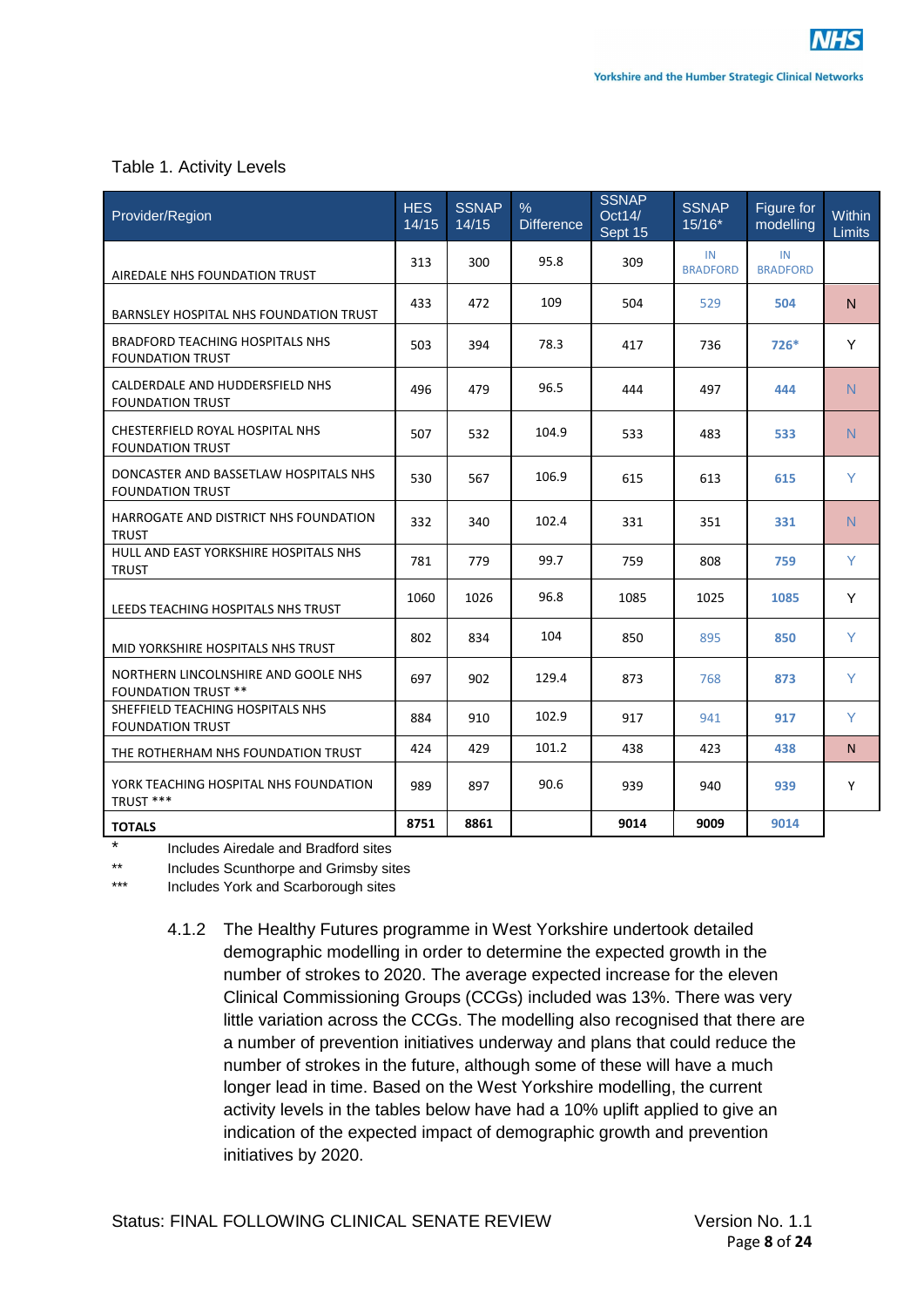#### Table 2. Expected Growth by 2020

| Provider/Region                                        | Current<br>Activity<br>Levels | 2020 Activity<br>Levels (10%<br>uplift) | Impact on<br>Activity<br>Limits |
|--------------------------------------------------------|-------------------------------|-----------------------------------------|---------------------------------|
| BARNSLEY HOSPITAL NHS FOUNDATION TRUST                 | 504                           | 554                                     | N                               |
| BRADFORD TEACHING HOSPITALS NHS FOUNDATION TRUST       | 726                           | 799                                     | Υ                               |
| CALDERDALE AND HUDDERSFIELD NHS FOUNDATION TRUST       | 444                           | 488                                     | N                               |
| CHESTERFIELD ROYAL HOSPITAL NHS FOUNDATION TRUST       | 533                           | 586                                     | N                               |
| DONCASTER AND BASSETLAW HOSPITALS NHS FOUNDATION TRUST | 615                           | 677                                     | Υ                               |
| HARROGATE AND DISTRICT NHS FOUNDATION TRUST            | 331                           | 364                                     | N                               |
| HULL AND EAST YORKSHIRE HOSPITALS NHS TRUST            | 759                           | 835                                     | Υ                               |
| LEEDS TEACHING HOSPITALS NHS TRUST                     | 1085                          | 1194                                    | Υ                               |
| MID YORKSHIRE HOSPITALS NHS TRUST                      | 850                           | 935                                     | Υ                               |
| NORTHERN LINCOLNSHIRE AND GOOLE NHS FOUNDATION TRUST * | 873                           | 960                                     | Υ                               |
| SHEFFIELD TEACHING HOSPITALS NHS FOUNDATION TRUST      | 917                           | 1009                                    | Υ                               |
| THE ROTHERHAM NHS FOUNDATION TRUST                     | 438                           | 482                                     | N                               |
| YORK TEACHING HOSPITAL NHS FOUNDATION TRUST **         | 939                           | 1033                                    | Υ                               |
| <b>TOTALS</b>                                          | 9014                          | 9915                                    |                                 |

- 4.1.3 The total number of confirmed strokes within the Yorkshire & the Humber footprint is currently 9014 and expected to rise to 9915 by 2020.
- 4.1.4 Mimics and transient ischaemic attack (TIA) rate (i.e. those patients who present as FAST positive but who do not turn out to have had a stroke) has not been taken into consideration for determining the 'blueprint' but will be required when a full options appraisal is undertaken for modelling the impact of reducing the number of sites. The mimic/TIA rates from other reconfigurations are recorded as between 30-50%.
- 4.1.5 The table below outlines the potential number of units required across the three geographical footprints in Yorkshire & the Humber modelled on the 900, 1,200 and final recommended 1,500 upper threshold based on the predicted 2020 activity levels.

|           | No. stroke<br>admissions | No. HASU<br>Units (current) | No. Units<br>based on<br>900 | No. Units<br>based on<br>Max 1200 | No. Units<br>based on<br><b>Max 1500</b> |
|-----------|--------------------------|-----------------------------|------------------------------|-----------------------------------|------------------------------------------|
| Y&H       | 9915                     | 13                          | 11                           | 8                                 | $6 - 7$                                  |
| HC&V      | 2828                     | 3                           | 3                            | $\overline{2}$                    | $\mathcal{P}$                            |
| <b>WY</b> | 3780                     | 5                           |                              | 3                                 | $2 - 3$                                  |
| SY&B      | 3307                     | 5                           |                              | 3                                 | C                                        |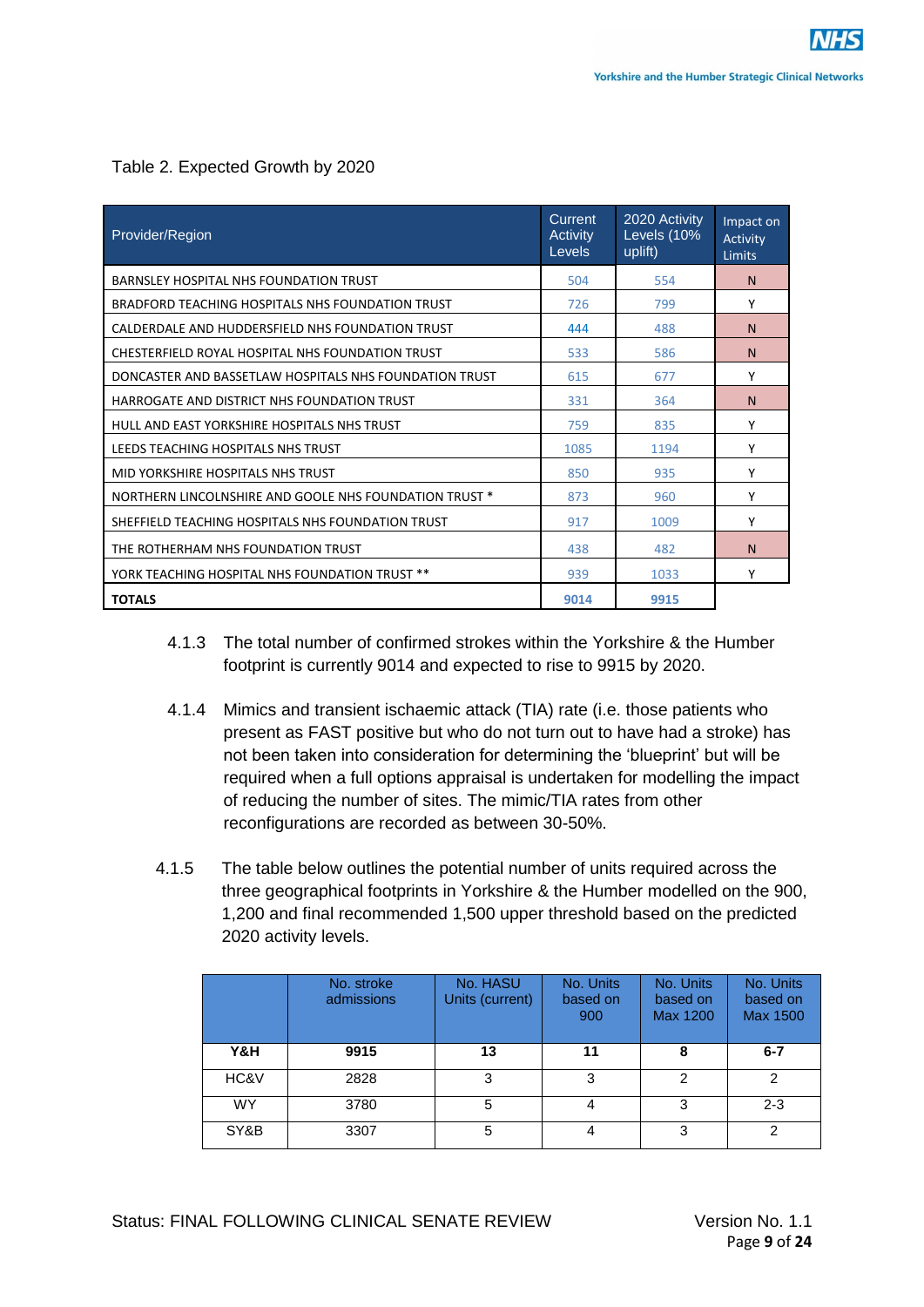#### **Recommendation 1:**

Hyperacute stroke services should be delivered on no more than 8 sites across Yorkshire and the Humber. The final number will depend on workforce, quality and financial considerations in each STP footprint.

## **5. Coast, Humber and Vale**

#### **5.1 Current State**

- 5.1.1 There have been two recent re-configurations as outlined in Section 2.2 leaving three HAS units in Coast, Humber & Vale based at:
	- Hull and East Yorkshire Hospitals NHS Trust Hull Royal Infirmary
	- Northern Lincolnshire and Goole Hospitals NHS Foundation Trust Scunthorpe General Hospital and
	- York Teaching Hospitals NHS Foundation Trust The York Hospital

#### **5.2 Recommendations for Future Reconfiguration**

5.2.1 Existing services are above the minimum clinical activity threshold and near the optimal number of 900 confirmed strokes per annum. The rural geography would not support any further centralisation in terms of travel times.

#### **5.3 Cross Boundary Considerations**.

5.3.1 Reconfigurations in South Yorkshire could potentially impact on Scunthorpe; reconfiguration in West Yorkshire could potentially impact on York; reconfiguration in East Midlands (Boston/Lincoln) could potentially impact on Hull. Therefore, the cross boundary considerations on Humber & North Yorkshire will need to by fully integrated into the options appraisal of the relevant programme.

**Recommendation 2:** Coast, Humber and Vale should maintain their existing service configuration but will need to demonstrate improved performance and quality to ensure a uniformly high treatment standard for stroke patients.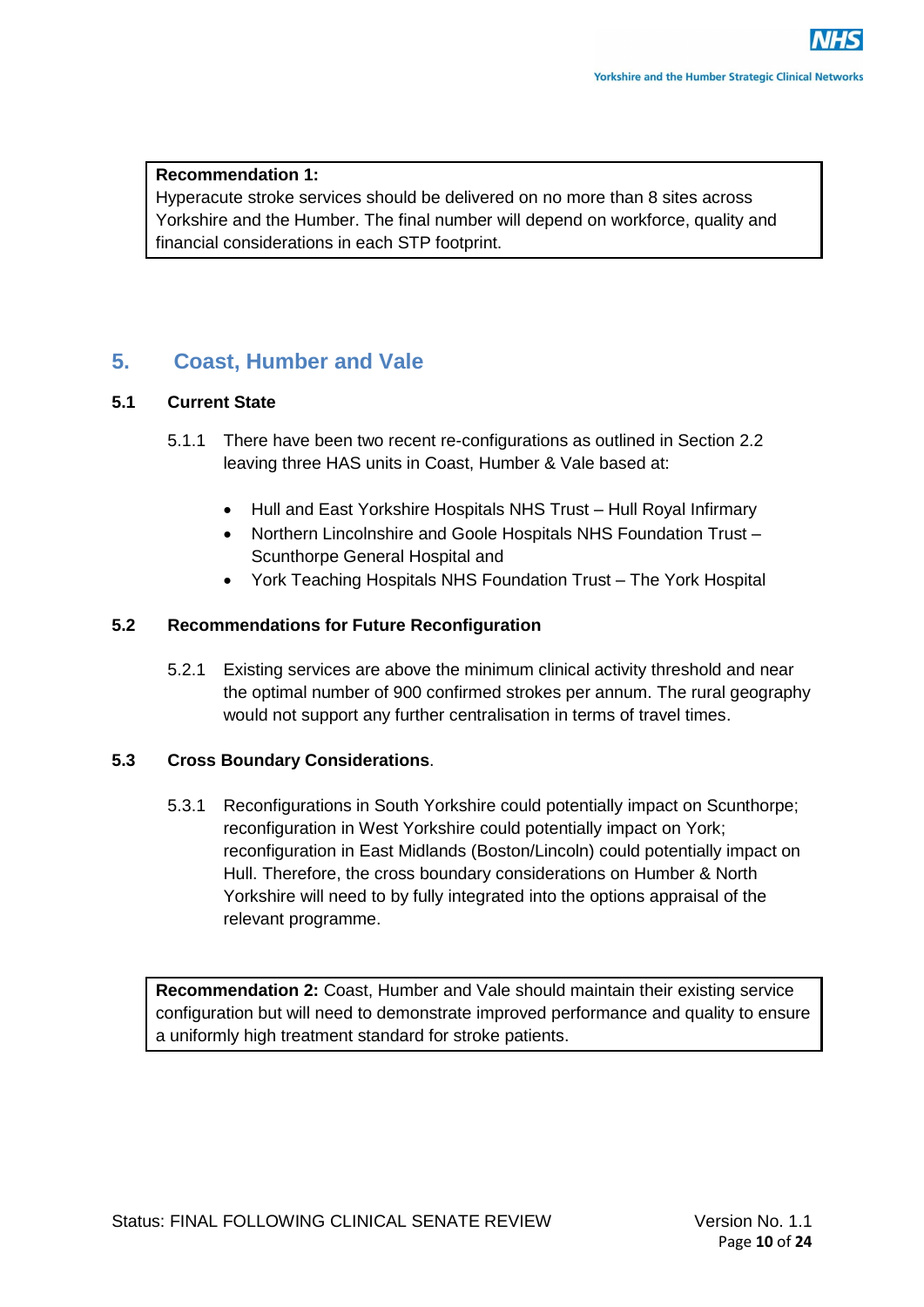## **6. West Yorkshire**

#### **6.1 Current State**

- 6.1.1 Even before the publication of the National Stroke Strategy, those Trusts within West Yorkshire with multiple admitting hospitals moved to consolidate their HASS provision on a single site. Therefore, the number of HASS in West Yorkshire has already been significantly reduced over recent years and has been under further review as part of the Healthy Futures programme. There are currently five HASS in West Yorkshire based at:
	- Bradford Teaching Hospitals NHS Foundation Trust Bradford Royal Infirmary
	- Calderdale & Huddersfield NHS Foundation Trust Calderdale Royal **Hospital**
	- Harrogate and District NHS Foundation Trust
	- Leeds Teaching Hospitals NHS Trust Leeds General Infirmary
	- Mid Yorkshire Hospitals NHS Trusts Pinderfields Hospital

#### **6.2 Recommendations for Future Configuration**

- 6.2.1 Activity modelling suggests that three or four HASS will be required in the future. The two units not currently achieving the required minimum activity levels are Harrogate and District NHS FT (331 stroke admissions per annum expected 2020) and Calderdale & Huddersfield NHSFT (488 stroke admissions per annum expected 2020).
- 6.2.2 Further work across the West Yorkshire footprint is recommended to identify the future sites and review patient flows to ensure that:
	- Leeds, as the Level 1 comprehensive stroke centre, does not exceed the maximum threshold due to future growth allowing for the potential development of a regional Intra-Arterial Thrombectomy service and
	- Remaining sites achieve the minimum activity threshold and ideally the minimum level of 900 confirmed strokes per annum. The Calderdale and Huddersfield Foundation Trust reconfiguration of A&E services will need to be considered as part of the review.

#### **6.3 Cross Boundary Considerations**

6.3.1 Reconfiguration in South Yorkshire could potentially have a significant impact on Mid Yorkshire and Calderdale & Huddersfield hospitals with a subsequent knock on effect on Leeds.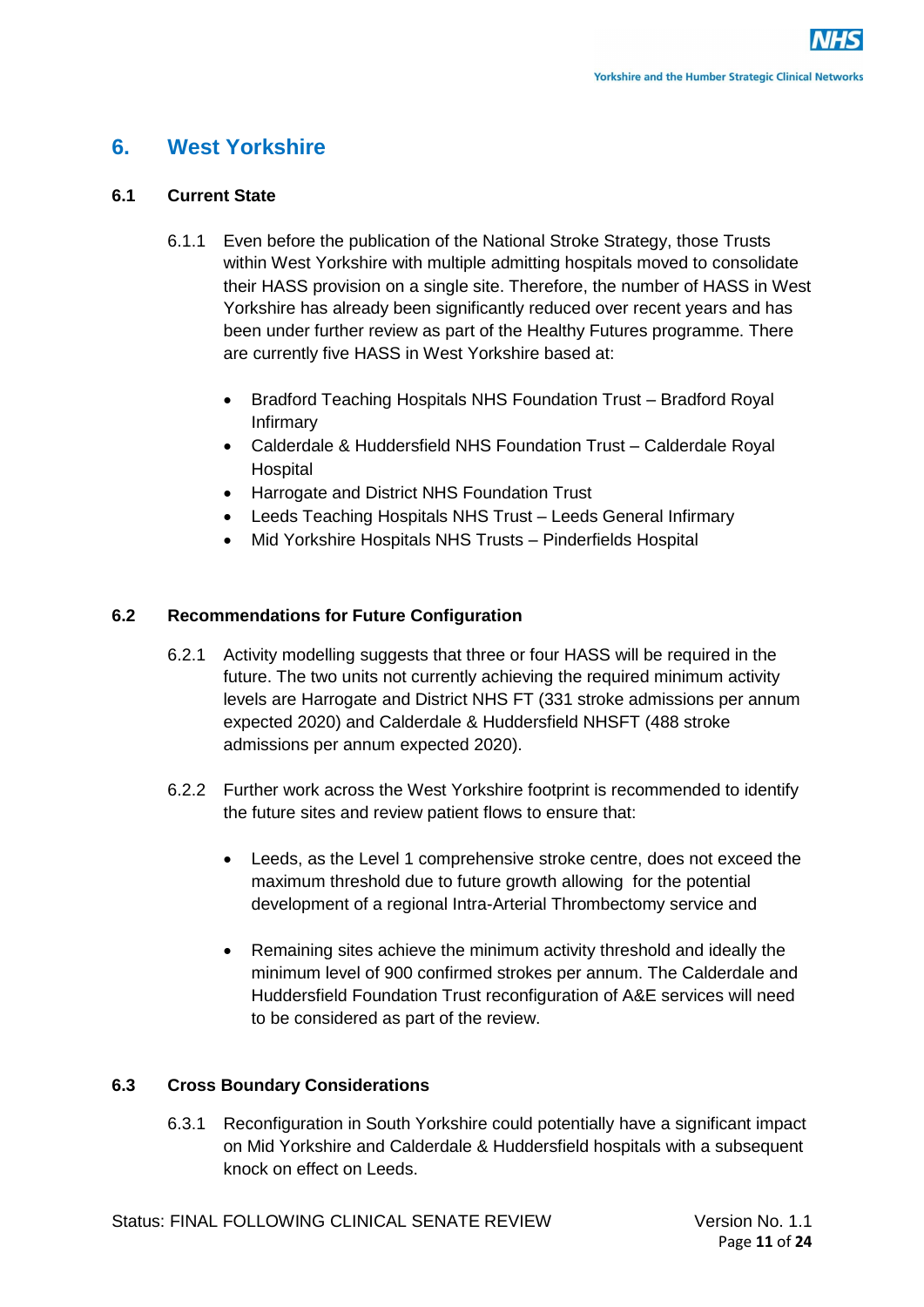#### **Recommendation 3:**

The resilience of hyperacute stroke services in West Yorkshire should be optimised by reducing the number of sites ensuring that Leeds does not exceed the upper threshold and that other sites achieve the minimum activity levels required to deliver a safe and sustainable service.

## **7. South Yorkshire, Bassetlaw and North Derbyshire**

#### **7.1 Current State**

- 7.1.1 There are currently 5 HASS in South Yorkshire, Bassetlaw & North Derbyshire (including Chesterfield) based at:
	- Barnsley Hospital NHS Foundation Trust
	- Chesterfield Royal Hospital NHS Foundation Trust
	- Doncaster & Bassetlaw NHS Foundation Trust Doncaster Royal Infirmary
	- Sheffield Teaching Hospitals NHS Foundation Trust Royal Hallamshire Hospital
	- The Rotherham Hospital NHS Foundation Trust

#### **7.2 Future Configuration**

- 7.2.1 The activity modelling suggests that a reduction in HASS is required in the future. Three services do not currently achieve the required minimum activity levels namely Barnsley (554 stroke admissions expected in 2020) Chesterfield (586 stroke admissions expected in 2020) and Rotherham (482 stroke admissions expected in 2020).
- 7.2.2 Transformation within South Yorkshire & Bassetlaw has been supported by the Clinical Senate. The SCN have worked closely with the Yorkshire Ambulance Service NHS Trust to model scenarios in order determine the impact on patient flows, activity in neighbouring units and travel times if there was no longer HASS provision at an individual site.
- 7.2.3 Yorkshire Ambulance Service has undertaken the modelling based on a 45 minutes travel time from 'door' to the hospital. This allows 15 minutes for the ambulance to respond to the call. It has been assumed that approx. 85% of strokes are admitted from a 999 call.

#### **7.3 Sheffield Teaching Hospitals NHS Foundation Trust**

7.3.1 Sheffield is the Level 1 comprehensive stroke centre and provides neurological support for the region and would be in a position to offer thrombectomy. It has been assumed that Sheffield will continue providing a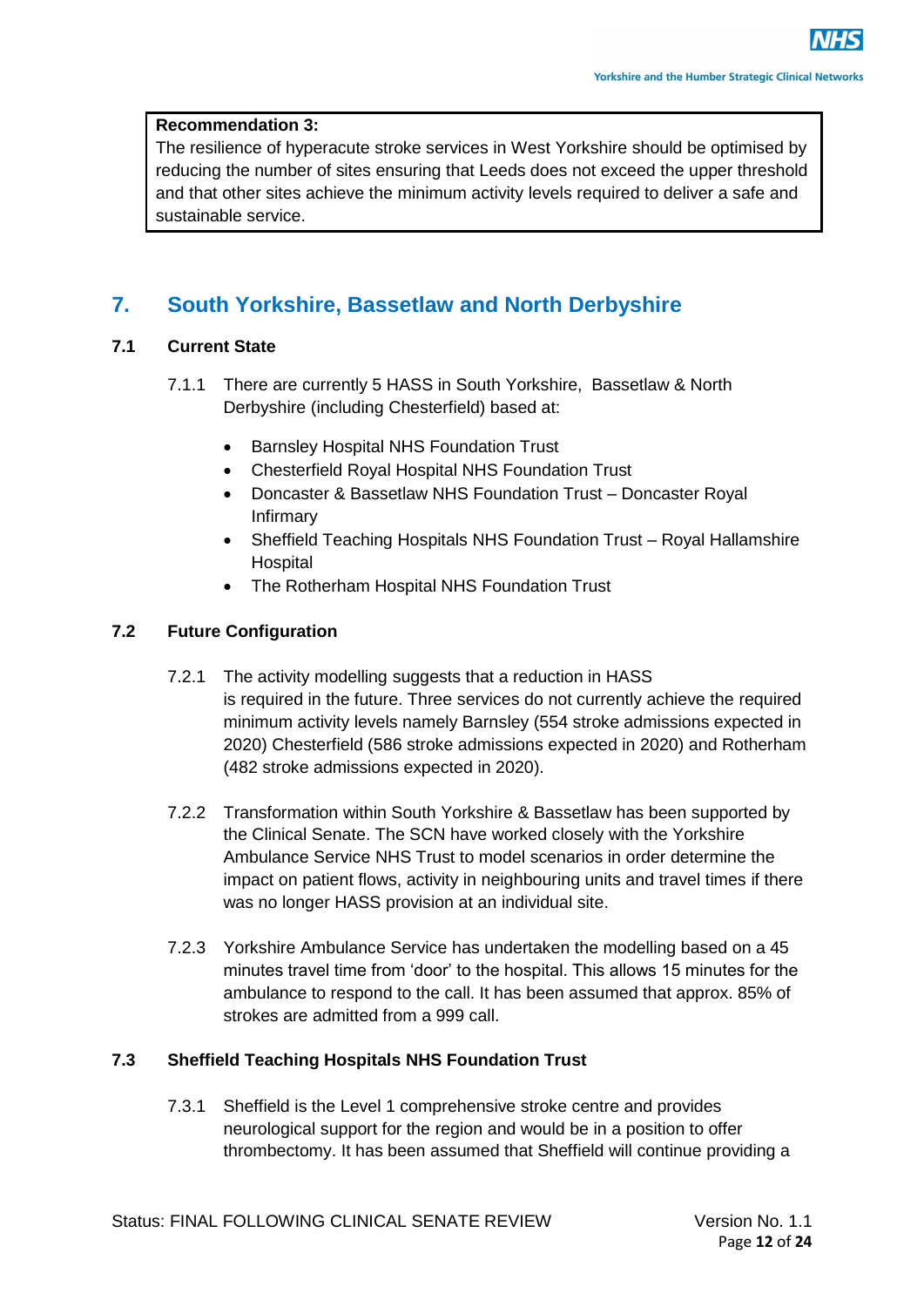HASS. The service in Sheffield is currently sited at the Royal Hallamshire Hospital and this has been utilised for modelling travel times.

#### **7.4 Impact of no HASS at Barnsley Hospital NHS Foundation Trust**

7.4.1 The modelling undertaken suggests that the loss of HASU at Barnsley would lead to a diversion of 554 confirmed strokes by 2020. The ambulance density map (appendix A) indicates that the largest incidence of strokes (approx. 50%) occur South West of the town centre and could be diverted to Rotherham or Doncaster. The remainder would predominantly be redirected to Pinderfields (approx. 45%) and Sheffield HASU site (approx. 5%). The table below shows the estimated impact on neighbouring HASUs.

| <b>Barnsley</b>                         | Confirmed strokes expected in 2020 |                                                                                        |           | 554       |                  |                     |
|-----------------------------------------|------------------------------------|----------------------------------------------------------------------------------------|-----------|-----------|------------------|---------------------|
|                                         | <b>Expected</b><br>Impact          | Chesterfield                                                                           | Doncaster | Rotherham | <b>Sheffield</b> | <b>Pinderfields</b> |
| <b>Clinical</b><br><b>Activity</b>      | $\%$<br>redirected                 | 0%                                                                                     | 50%       | 0%        | 5%               | 45%                 |
|                                         | <b>Number</b>                      | $\Omega$                                                                               | 277       | ი         | 27               | 249                 |
|                                         | Impact on<br>activity<br>levels    | 586                                                                                    | 954       | 482       | 1036             | 1184                |
| <b>Travel</b><br>times                  | Achievable<br>within 45<br>minutes | n/a                                                                                    | Y         | Υ         | Y                |                     |
| Total number of<br>ambulance incidents* |                                    | The total no. of ambulance incidents based on a FYE of 10<br>months $15/16$ data = 829 |           |           |                  |                     |

#### Table 3: Impact of no HASS at Barnsley: Scenario One

#### Table 4: Impact of no HASS at Barnsley: Scenario Two

| <b>Barnsley</b>                         |                                        | Confirmed strokes expected in 2020                                                     |                  | 554       |                  |                     |
|-----------------------------------------|----------------------------------------|----------------------------------------------------------------------------------------|------------------|-----------|------------------|---------------------|
|                                         | <b>Expected</b><br>Impact              | Chesterfield                                                                           | <b>Doncaster</b> | Rotherham | <b>Sheffield</b> | <b>Pinderfields</b> |
| <b>Clinical</b><br><b>Activity</b>      | $\frac{0}{6}$<br>redirected            | $0\%$                                                                                  | $0\%$            | 50%       | 5%               | 45%                 |
|                                         | <b>Number</b>                          | ∩                                                                                      | 0                | 277       | 27               | 249                 |
|                                         | Impact on<br>activity<br><b>levels</b> | 586                                                                                    | 677              | 759       | 1036             | 1184                |
| <b>Travel</b><br>times                  | Achievable<br>within 45<br>minutes     | n/a                                                                                    | Y                | Υ         | Y                | Υ                   |
| Total number of<br>ambulance incidents* |                                        | The total no. of ambulance incidents based on a FYE of 10<br>months $15/16$ data = 829 |                  |           |                  |                     |

7.4.2 The loss of a HASS at Barnsley would have cross-boundary implications for Pinderfields HASS. The ability to alleviate the pressure at Pinderfields by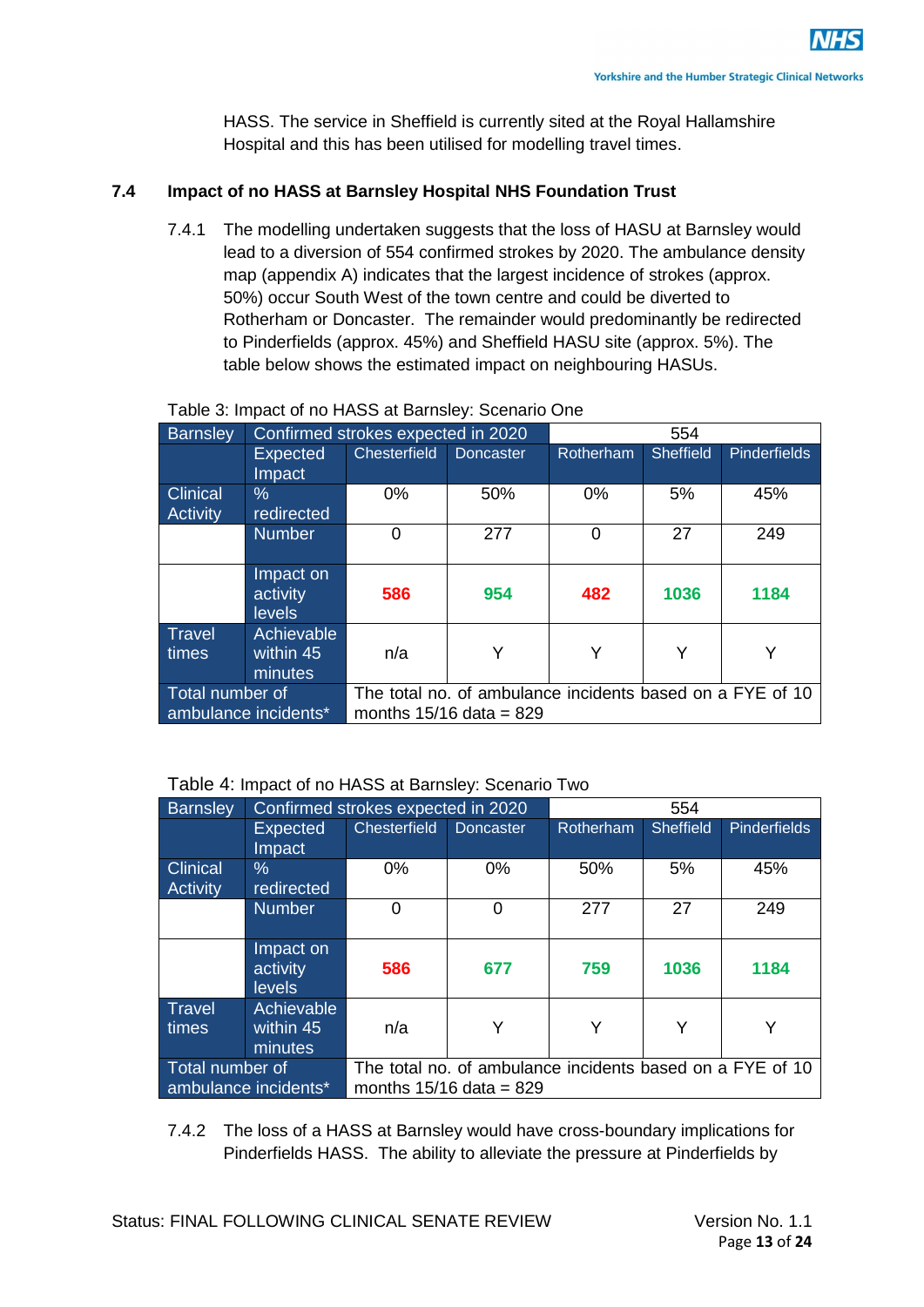redirecting flows within West Yorkshire is limited due to Leeds HASS currently being near maximum capacity.

- 7.4.3 There would not be an adverse impact on the activity in Sheffield.
- 7.4.4 Travel times. YAS isochrone modelling (Appendix B) suggests that diversions to Doncaster, Rotherham, Pinderfields and Sheffield are all within the 45 minute travel time.

#### **7.5 Impact of there being no provision of HASS at Chesterfield Royal Hospital NHS Foundation Trust**

- 7.5.1 The modelling undertaken suggests that the loss of the HASS at Chesterfield would lead to a diversion of 586 confirmed strokes by 2020. The full impact cannot be assessed without further impact from East Midlands Ambulance Service. SSNAP indicates that 60% of the current activity is from Hardwick and North Derbyshire CCGs and a significant proportion of that flow would be directed North rather than South. This would predominantly be redirected towards Sheffield HASS. There is currently a HASS at Sherwood Forest Hospital where patients could also be redirected; however, the East Midlands review may mean that the nearest HASU site becomes Nottingham which would incur longer travelling times.
- 7.5.2 Travel times. YAS isochrone modelling (Appendix B) suggests that diversions to Sheffield would be within the 45 minute travel time. Other flows cannot be confirmed without EMAS data.
- 7.5.3 The viability of losing HASS at Chesterfield cannot be considered in isolation of the East Midlands review and the Nottinghamshire, Lincolnshire & Derbyshire STPs.

#### **7.6 Impact of there being no provision of HASS at Doncaster & Bassetlaw NHS Foundation Trust**

7.6.1 The modelling undertaken suggests that the loss of HASS at Doncaster would lead to a diversion of 677 confirmed strokes by 2020. The ambulance density map (Appendix A) indicates that the largest incidence of strokes (approx. 40%) occur in South of Doncaster and would be diverted to Rotherham. Approx. 35% of strokes occur in the North West and would be diverted to Barnsley with the remaining 25% in the North East being redirected to Scunthorpe. The table below shows the estimated impact on neighbouring HASS.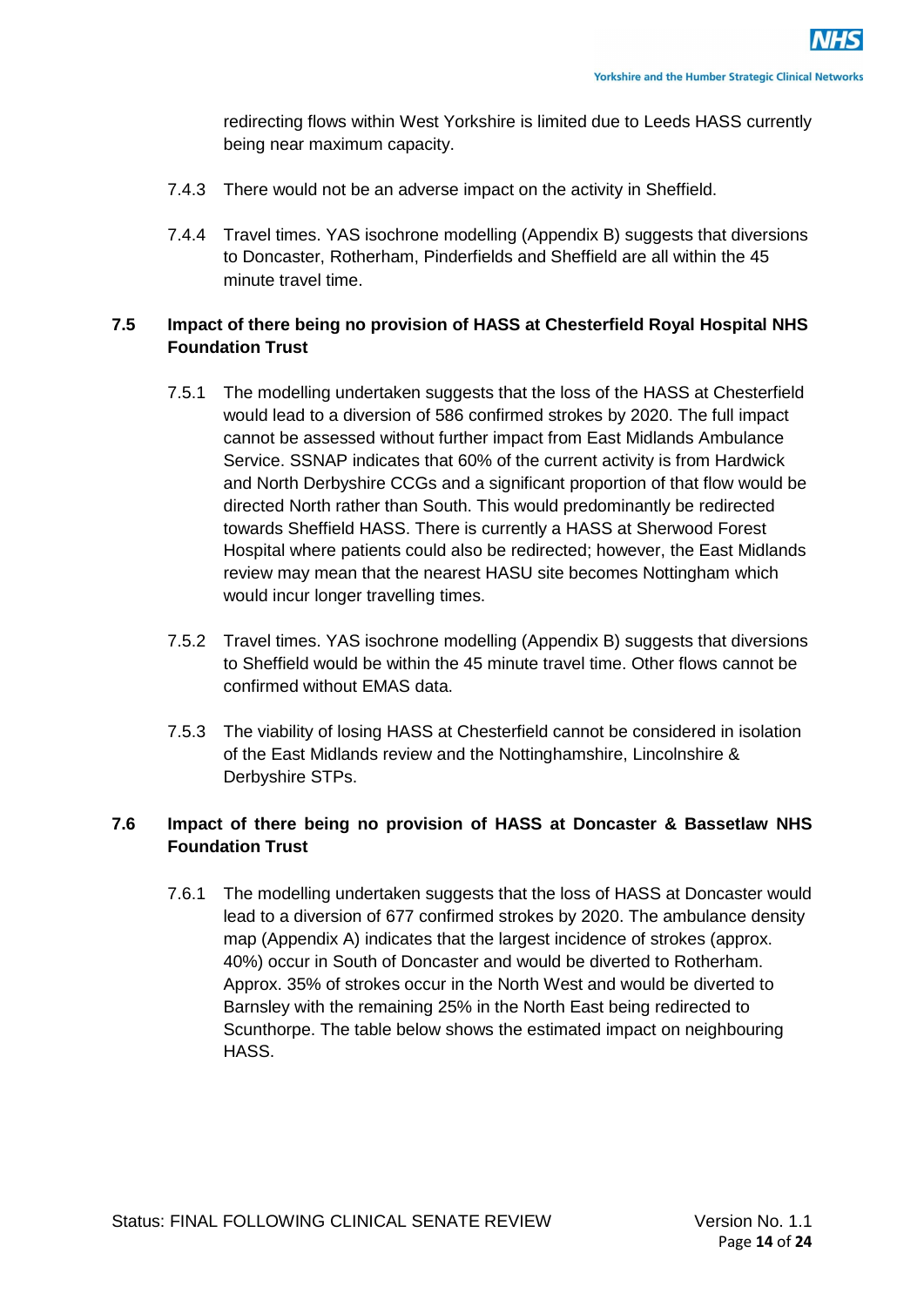| <b>Doncaster</b>       |                                        | Confirmed strokes expected in 2020 |                                                           | 677       |                  |            |  |
|------------------------|----------------------------------------|------------------------------------|-----------------------------------------------------------|-----------|------------------|------------|--|
|                        | <b>Expected</b>                        | <b>Barnsley</b>                    | <b>Chesterfield</b>                                       | Rotherham | <b>Sheffield</b> | Scunthorpe |  |
|                        | Impact                                 |                                    |                                                           |           |                  |            |  |
| <b>Clinical</b>        | $\frac{0}{6}$                          | 35%                                | 0%                                                        | 40%       | $0\%$            | 25%        |  |
| <b>Activity</b>        | redirected                             |                                    |                                                           |           |                  |            |  |
|                        | <b>Number</b>                          | 237                                | 0                                                         | 271       | 0                | 169        |  |
|                        |                                        |                                    |                                                           |           |                  |            |  |
|                        | Impact on<br>activity<br><b>levels</b> | 791                                | 586                                                       | 753       | 1009             | 1129       |  |
| <b>Travel</b><br>times | Achievable<br>within 45<br>minutes     | Y                                  | n/a                                                       | Υ         | Y                |            |  |
| Total number of        |                                        |                                    | The total no, of ambulance incidents based on a FYE of 10 |           |                  |            |  |
| ambulance incidents*   |                                        |                                    | months $15/16$ data = 1294                                |           |                  |            |  |

#### Table 6: Impact of no HASS at Doncaster

- 7.6.2 The loss of a HASS at Doncaster would have cross boundary implications for Scunthorpe.
- 7.6.3 The impact on Rotherham and Barnsley would be to bring both Units above the minimum activity threshold. Chesterfield would remain below the minimum threshold.
- 7.6.4 Travel times. YAS isochrone modelling (Appendix B) suggests that diversions to Rotherham, Barnsley and Scunthorpe would be within the 45 minute travel time. It should be noted that NLAG is out of area for YAS.

#### **7.7 Impact of there being no HASS at The Rotherham Hospital NHS Foundation Trust**

7.7.1 The modelling undertaken suggests that the loss of HASS at Rotherham would lead to a diversion of 482 confirmed strokes by 2020. The ambulance density may (Appendix A) indicates that the largest incidence of strokes occur in the North East and would predominantly be redirected towards Doncaster (approx. 70%) with the remainder being redirected to Sheffield (approx. 30%). The table below shows the estimated impact on neighbouring HASU.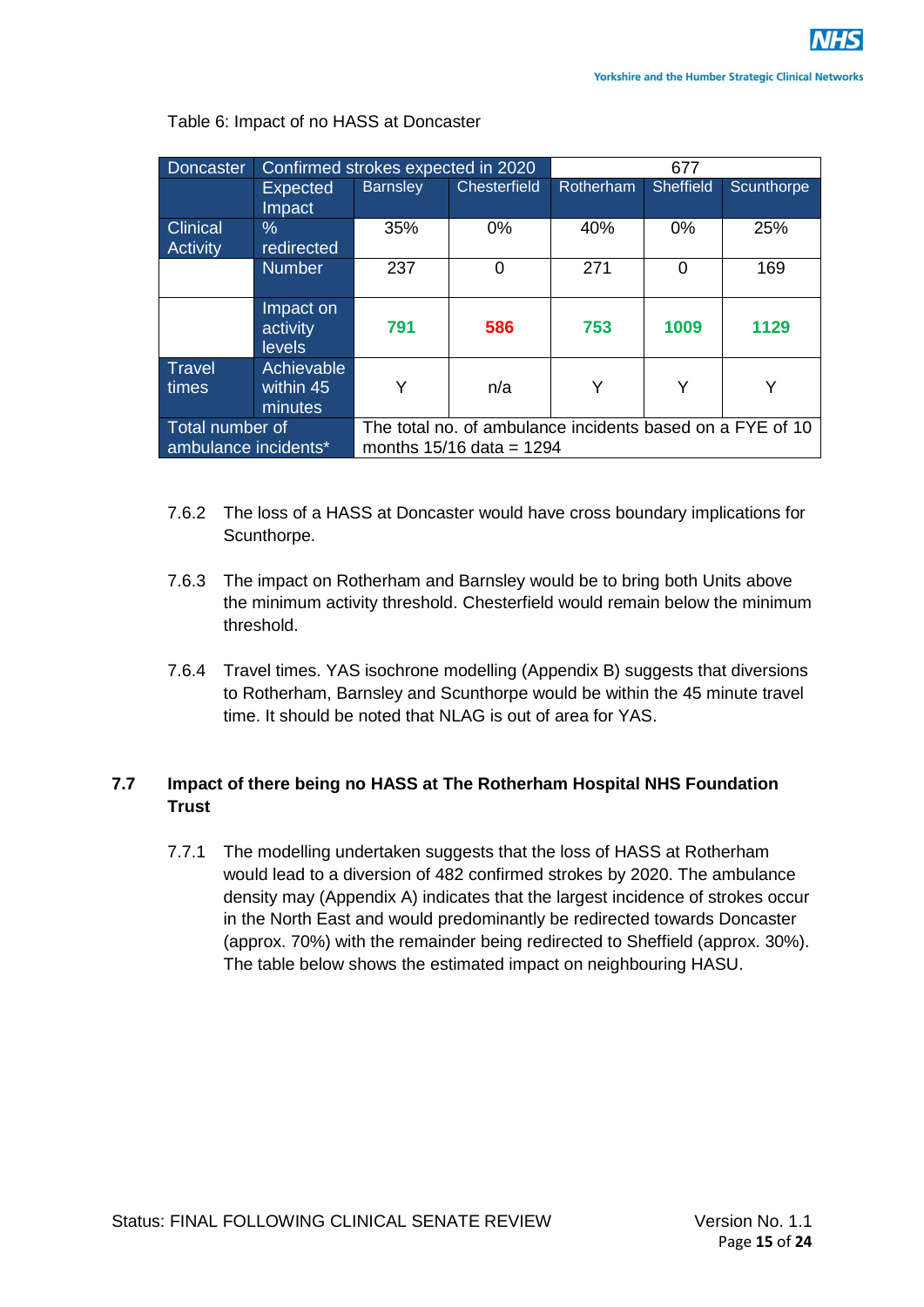| Rotherham                               |                                        | Confirmed strokes expected in 2020                                                     |              |                  | 482              |                   |  |
|-----------------------------------------|----------------------------------------|----------------------------------------------------------------------------------------|--------------|------------------|------------------|-------------------|--|
|                                         | <b>Expected</b><br>Impact              | <b>Barnsley</b>                                                                        | Chesterfield | <b>Doncaster</b> | <b>Sheffield</b> | Cross<br>boundary |  |
| <b>Clinical</b><br><b>Activity</b>      | $\frac{0}{0}$<br>redirected            | $0\%$                                                                                  | 0%           | 70%              | 30%              | 0%                |  |
|                                         | <b>Number</b>                          | 0                                                                                      | 0            | 337              | 145              |                   |  |
|                                         | Impact on<br>activity<br><b>levels</b> | 554                                                                                    | 586          | 1014             | 1154             | n/a               |  |
| Travel<br>times                         | Achievable<br>within 45<br>minutes     | n/a                                                                                    | n/a          | Y                | Y                | n/a               |  |
| Total number of<br>ambulance incidents* |                                        | The total no. of ambulance incidents based on a FYE of<br>10 months $15/16$ data = 876 |              |                  |                  |                   |  |

#### Table 7: Impact of no HASS at Rotherham

- 7.7.2 The loss of a HASS at Rotherham would not have any cross-boundary implications.
- 7.7.3 Travel times. YAS isochrone modelling (Appendix B) suggests that diversions to Doncaster and Sheffield would be within the 45 minute travel time.

#### **7.8 Recommendations re Future Configuration**

7.8.1 Based on clinical activity (current and projected) the case for considering reconfiguration in South Yorkshire is supported. Further discussions are required at STP level to determine the strategic plans for stroke services in the East Midlands region. Recommendations can therefore only be based on a South Yorkshire & Bassetlaw footprint at this time.

#### **Recommendation 4:**

The number of services should be reduced to two in South Yorkshire & Bassetlaw. Where possible cross boundary transfers should be avoided, the impact on ambulance services minimised and the effect of stroke mimics on provider organisations taken into account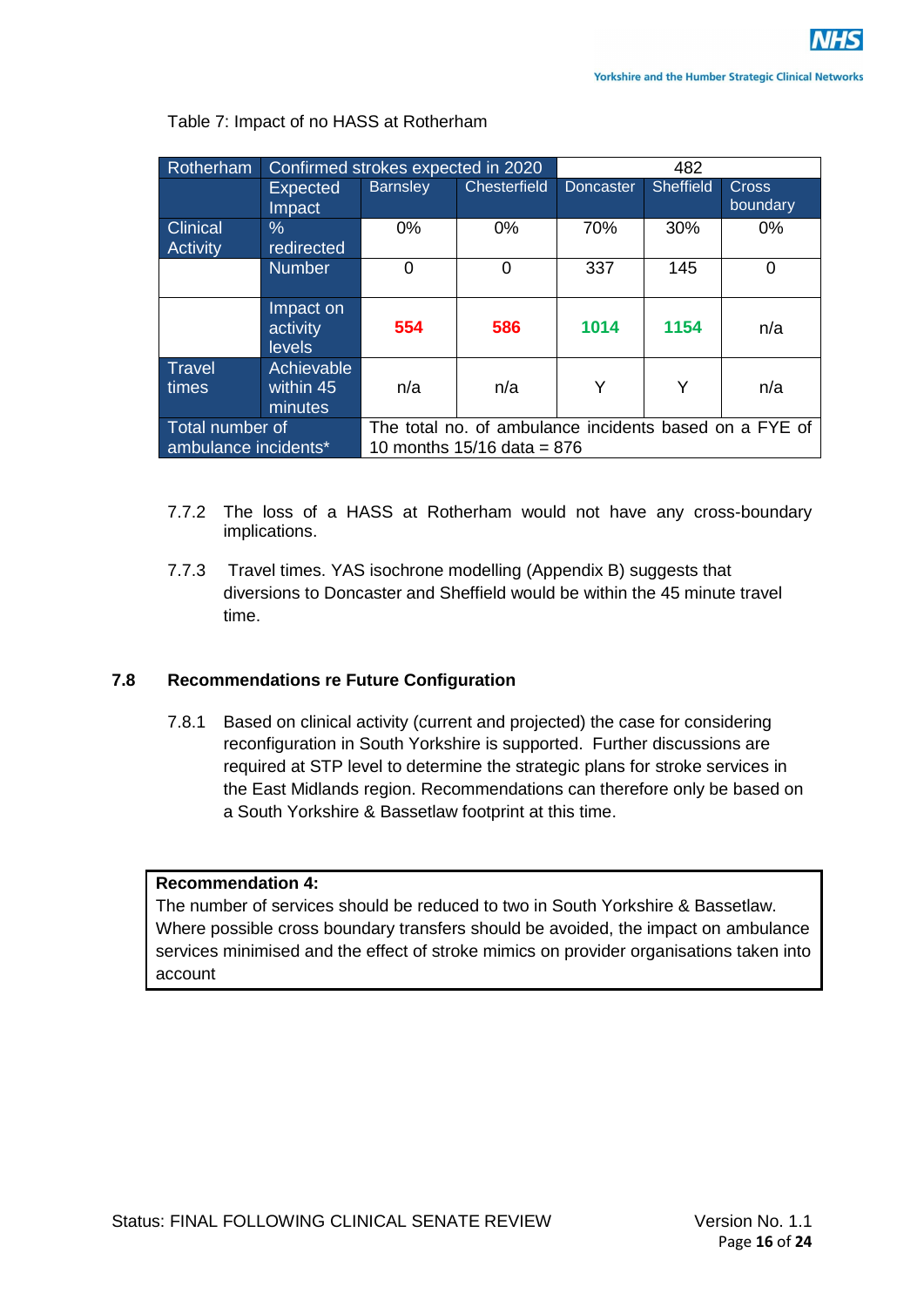## **8. Assumptions**

#### **8.1 Service Models**

- 8.1.1 There are a number of assumptions that have been incorporated into the blueprint including:
- Robust repatriation and contingency planning policies are in place (Appendix C&D)
- Comprehensive in hospital and community rehabilitation /ESD services in place
- Providers move towards single service models to ensure seamless pathways for patient and to minimise the risk to resilience from the national shortage of workforce
- Services are developed to be compliant with the expected national service specification (under development)
- For modelling purposes the hospital sites remain unchanged.
- Humber and North Yorkshire reconfiguration has been undertaken and no further changes are expected.
- The outcome of the East Midlands Review required confirmation but it is assumed that a service will continue locally for North Derbyshire patients..
- Any new models will factor into the options appraisal the financial implications across the health economy including the ambulance service

#### **8.2 Intra Arterial Thrombectomy (IAT) Service Development**

8.2.1 Current evidence suggests that Intra-arterial thrombectomy (IAT) is anticipated to be the appropriate intervention for approx. 10-20% of strokes. For modelling purposes it has been assumed that a roll out of intra-arterial thrombectomy (IAT) in Yorkshire and the Humber will be on the basis of initial assessment within the local HASS, with transfer to a Level 1 comprehensive stroke centre where appropriate, for intervention and then a relatively rapid repatriation to the home HASS. Therefore, although there will be some impact on HASS capacity at the Level 1 centres, this service model will not affect the overall workload of the other HASSs. The designation of centres providing thrombectomy lies, as a specialised service, within NHS England.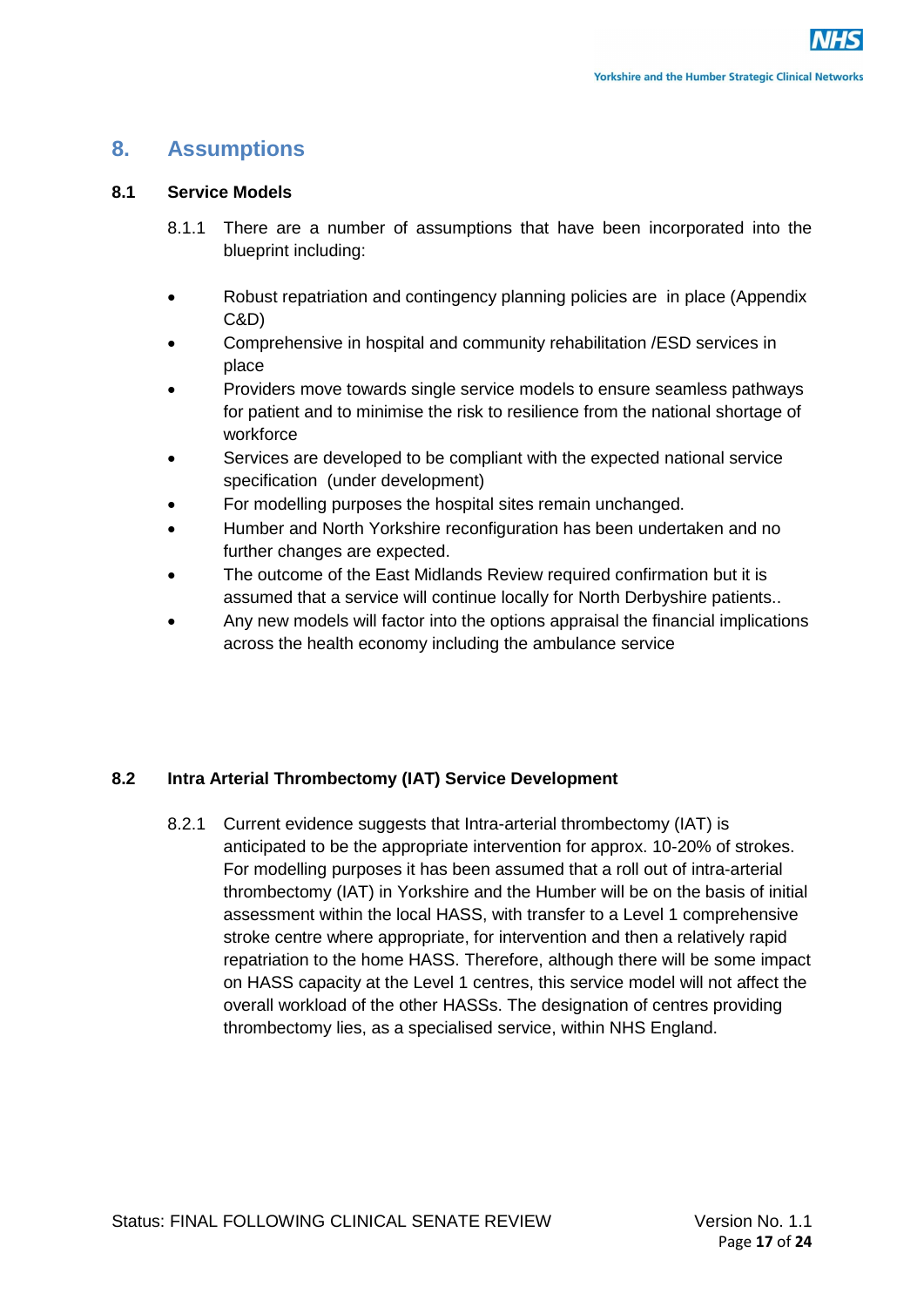### **9. Next Steps**

9.1 The Strategic Clinical Network has developed this blueprint to bring together a single overarching view with regards to HASS within Y&H and to provide a steer to the subregional programmes with regards to the cross boundary implications where further reconfiguration is being considered. This was as a direct response to the recommendations from the Clinical Senate. Next steps include;

#### **9.2 Clinical Senate Review**

9.2.1 The Clinical Senate have undertaken a further review of the blueprint to specifically consider:

- (i) The metrics and evidence utilised to develop the blueprint and if the recommendations stand up to scrutiny
- (ii) The principles to be adopted by programmes when considering further re-configuration. (Appendix E)

#### **9.3 Urgent and Emergency Care Networks**

9.3.1 Cardiovascular disease (CVD) transformation will be transferred from Strategic Clinical Networks to Urgent and Emergency Care Networks with effect from 1 April 2016. NHS England and CCGs should ensure that the recommendations within this paper will be taken forward through this vehicle

#### **9.4 Coordinated Programme Management**

9.4.1 Due to the cross boundary implications of the South Yorkshire configuration and potential West Yorkshire, it is recommended that a single Steering Group (responsible to UEC Networks) is developed to ensure co-ordination of further re-configuration through a single programme management function and an integrated approach to the service model for Intra Arterial Thrombectomy.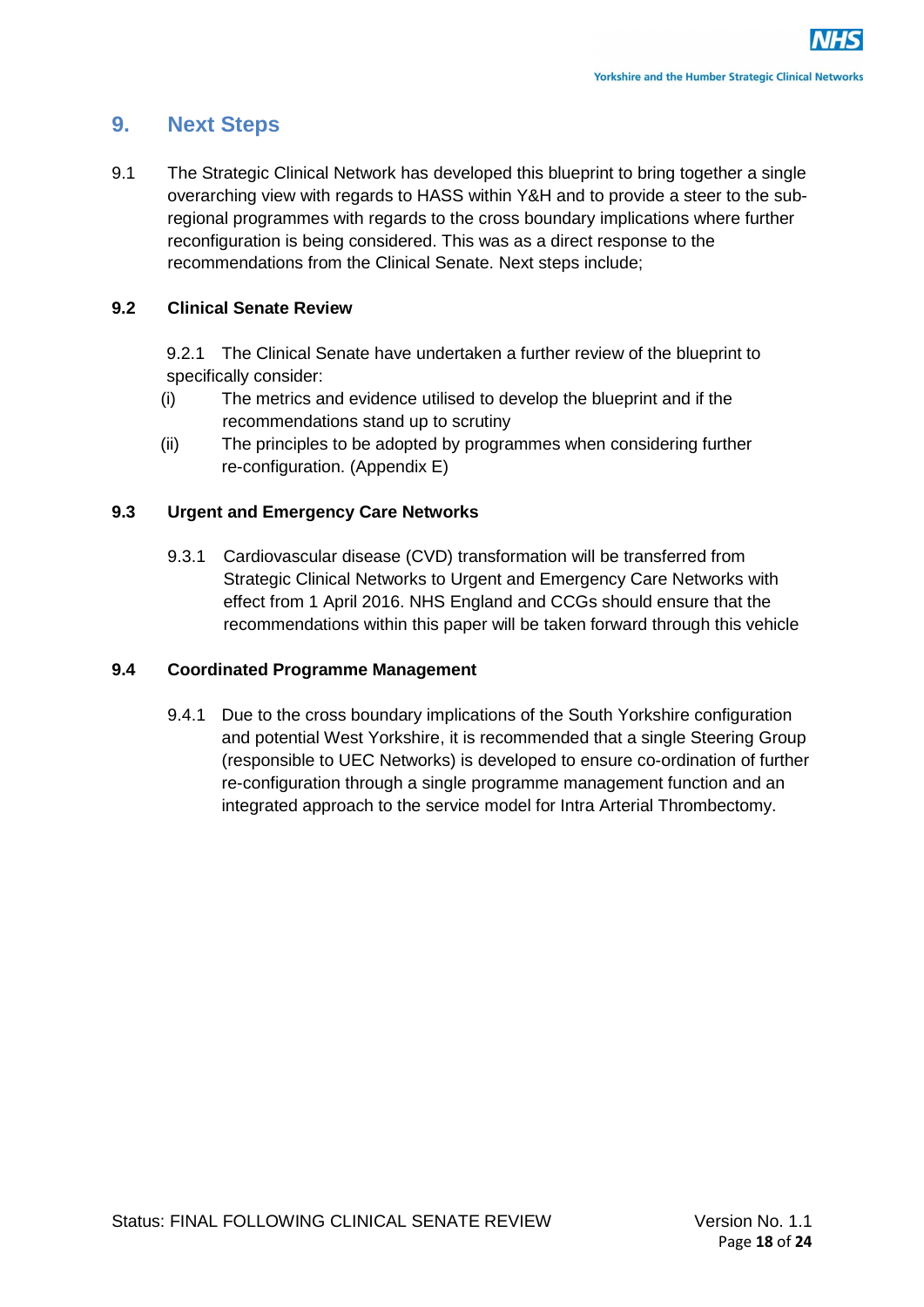### **10 References**

- 1. Strbian, D. Ahmed, N. Wahlgren, N. et al. (2015) Trends in Door to Thrombolysis Time in the Safe Implementation of Stroke Thrombolysis Registry: Effect of Center Volume and Duration of Registry Membership, *Stroke* 46(5) 1275-1280
- 2. West Midlands Clinical Senate Independent Clinical Review Team (2016) . West Midlands Clinical Senate Stroke Service Reconfiguration Review for Birmingham, Solihull and the Black Country. Available from: http://www.wmscnsenate.nhs.uk/files/8814/4525/8647/WMCS Stroke Service Reconf iguration Review for Birmingham Solihull and the Black Country Final Report v1O  $ct2015.pdf$  (accessed  $21<sup>st</sup>$  June 2016)
- 3. NHS England. Stroke Services: Configuration Decision Support Guide. Awaiting publication
- 4. Ramsay AIG, Morris S, Hoffman A, Hunter RM, Boaden R, McKevitt C, et al. (2015) Effects of Centralizing Acute Stroke Services on Stroke Care Provision in Two Large Metropolitan Areas in England. *Stroke*. 46(8):2244–5. Available from: http://stroke.ahajournals.org/content/46/8/2244.long
- 5. Bray BD, Campbell J, Cloud GC, Hoffman A, Tyrrell PJ, Wolfe CDA, et al. (2013) Bigger, faster? Associations between hospital thrombolysis volume and speed of thrombolysis administration in acute ischemic stroke. *Stroke*. 44(11):3129–35. Available from: <http://stroke.ahajournals.org/content/44/11/3129.full.pdf+ht>
- 6. NICE (2010) Stroke in adults QS2. Available from: <https://www.nice.org.uk/guidance/qs2/resources/stroke-in-adults-58292707525>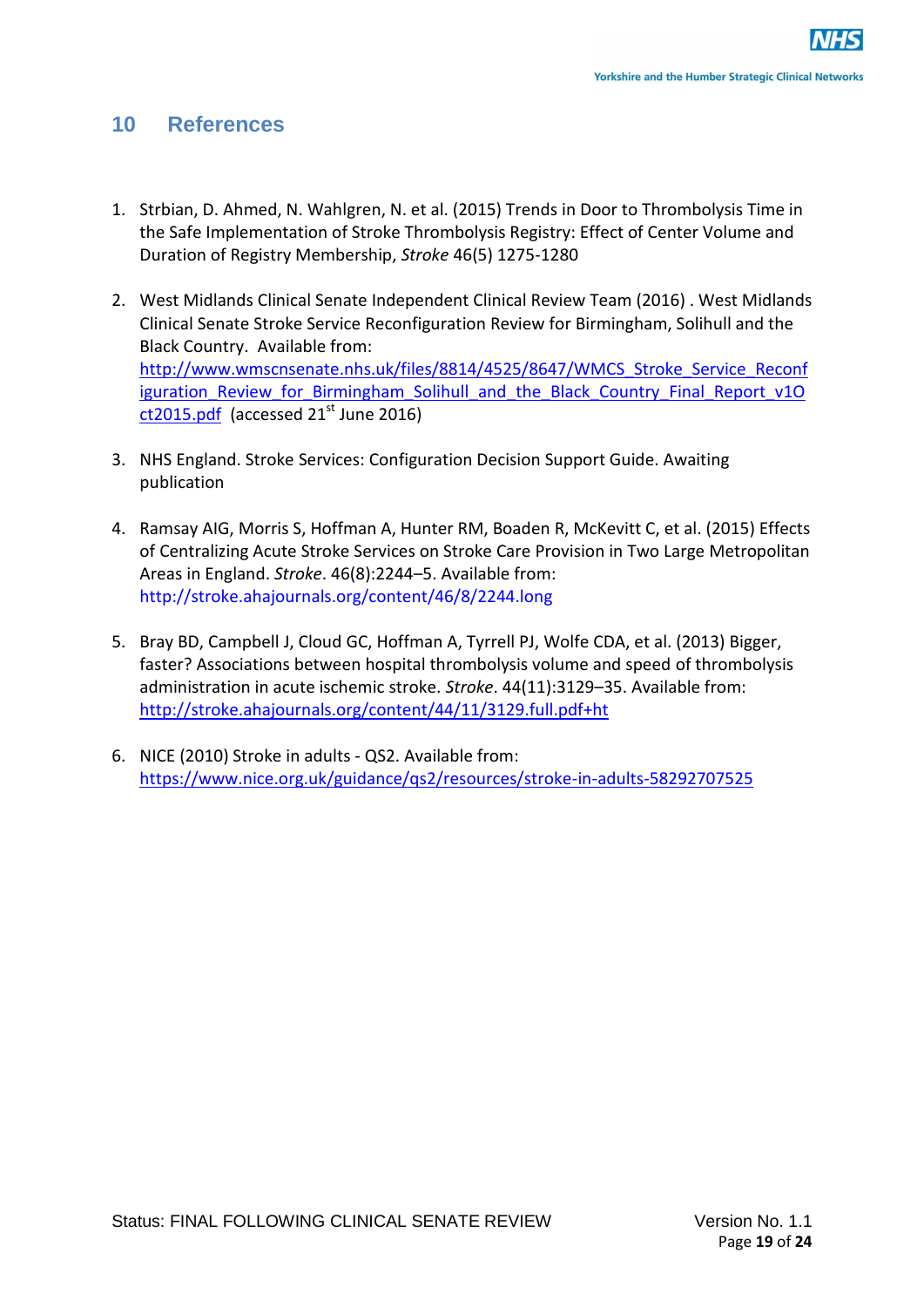## **Appendix A: Yorkshire Ambulance Service. Density of Stroke Incidents Jan – Dec 2015**



#### **Key:** stroke incidents

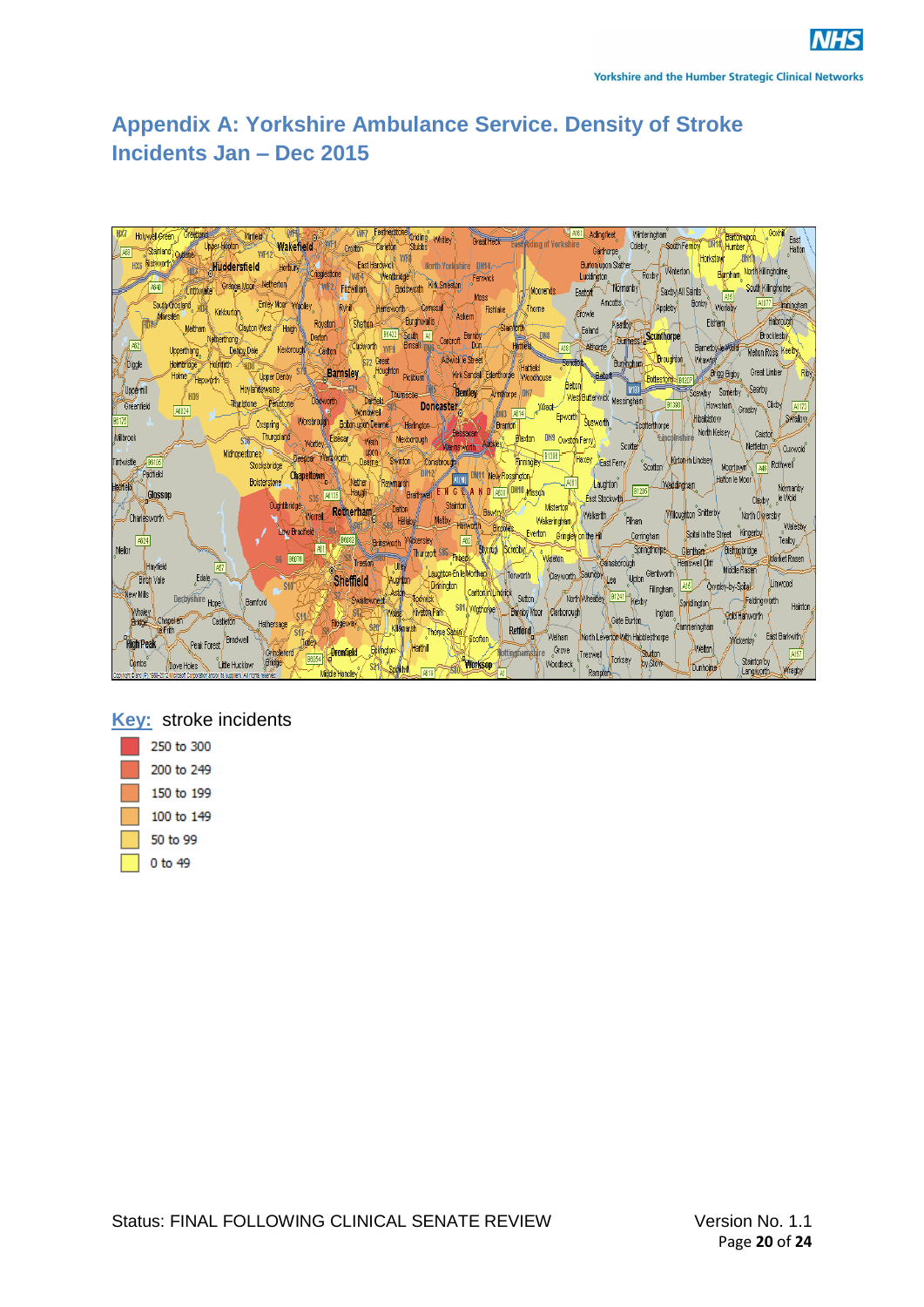## **Appendix B: Yorkshire Ambulance Service. 45 Minute Travel Time Isochrones.**



**Key:** coloured lines depict the coverage of the following HASU within 45 minutes

| Green  | Barnsley     |
|--------|--------------|
| Orange | Chesterfield |
| Blue   | Doncaster    |
| Red    | Rotherham    |
| Purple | Sheffield    |
| Yellow | Scunthorpe   |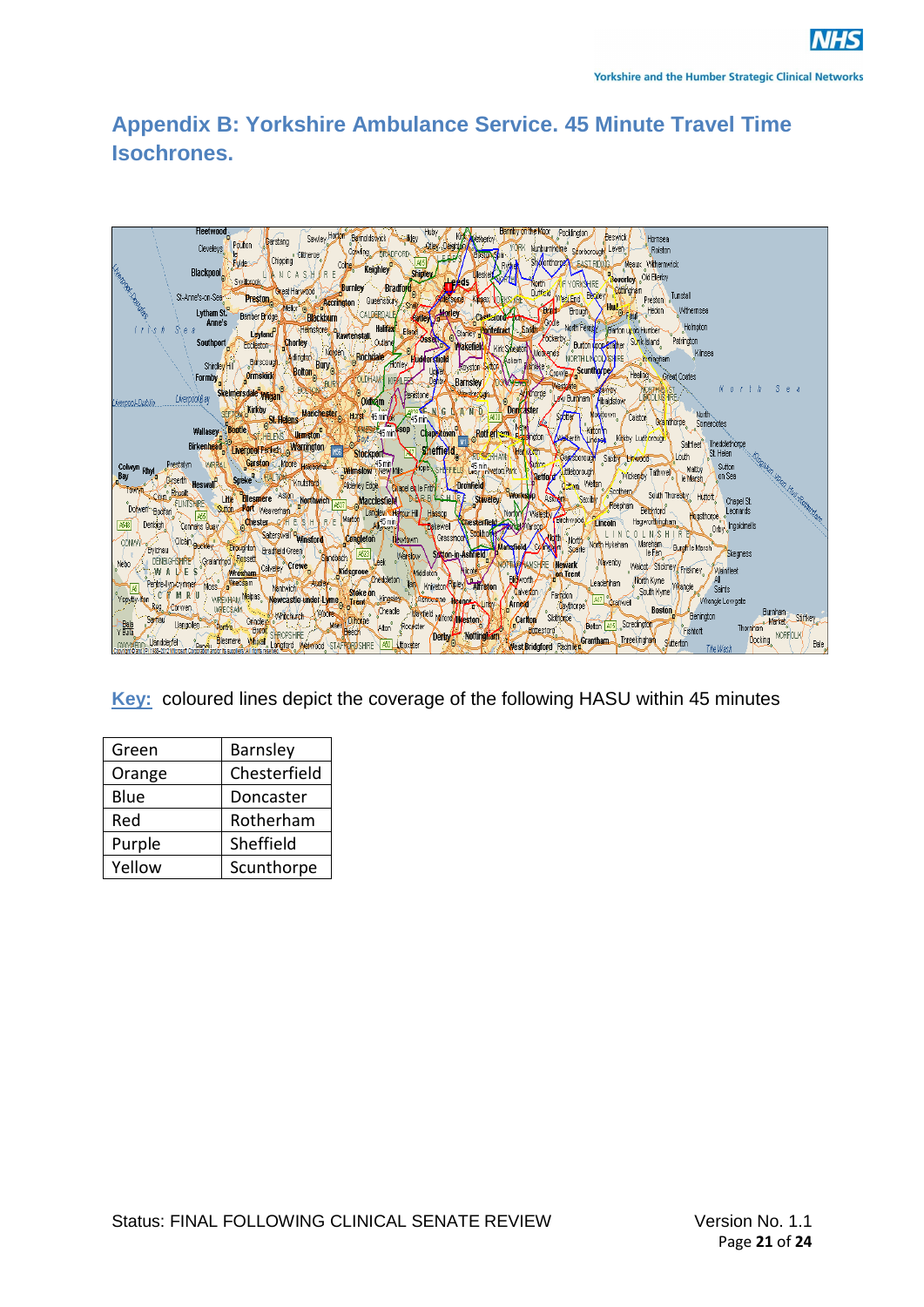**Yorkshire and the Humber Strategic Clinical Networks** 

## **Appendix C: Repatriation Policy**



## **Appendix D: Contingency Framework**



FINAL Hyper Acute Stroke Service Contin

## **Appendix E: Principles**

Status: FINAL FOLLOWING CLINICAL SENATE REVIEW Version No. 1.1